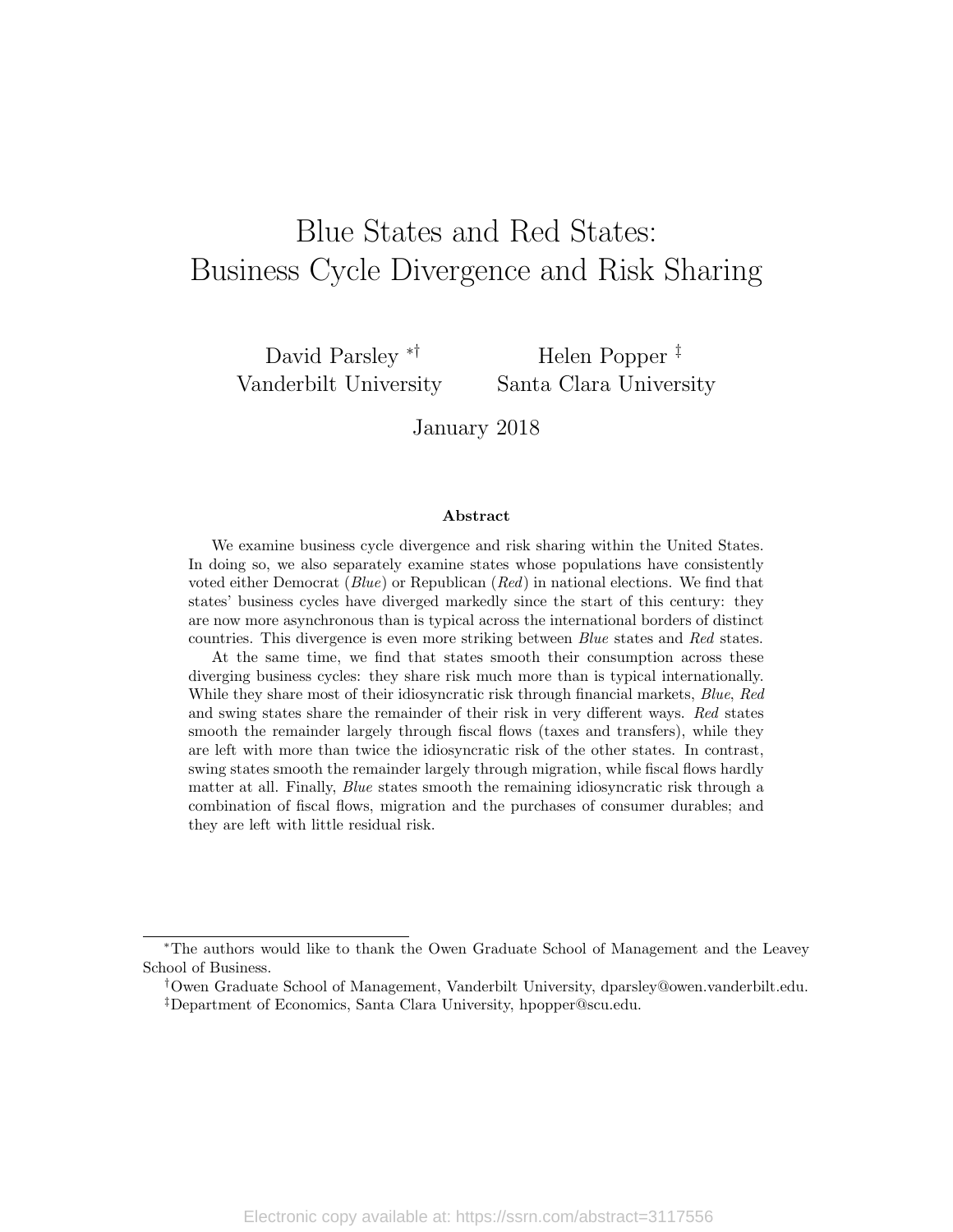### 1 Introduction

The study of economic integration within the United States hit its heyday in the early nineteen nineties, during the early stages of the move toward European Monetary Union. At that time, studies of the United States provided a benchmark for discerning how much idiosyncratic risk might be expected to be shared in an economy with a single currency and with open capital and labor markets. Many of the studies focused on measuring the extent to which fiscal flows were used in the United States to smooth states' idiosyncratic risk.

Now, after some experience with monetary union, Europe has seen tensions building not only around fiscal flows, but also from intra-European migration. The United States is also experiencing tension from the political polarization across states. In addition, emerging economies with regional disparities, such as China, face their own strains. In light of these tensions, we use newly available data on state consumption to revisit the U.S. as a benchmark for understanding intra-national business cycle divergence and risk sharing. In addition to the usual state-by-state approach, we also break the country up into Blue and Red regions based on their voting patterns so that we can examine differences across the 'color regions.'[1](#page-1-0) We also allow for additional smoothing channels not generally explored within the United States: beside fiscal and financial flows, we allow for smoothing via interstate migration, through the purchases of durable goods, and through changes in prices (real exchange rates).

<span id="page-1-0"></span><sup>&</sup>lt;sup>1</sup>Numerous authors have explored household and individual level differences across *Blue* and Red states, including differences family structure, education, and health. See, for example, [Gelman,](#page-24-0) [Park, Shor, and Cortina](#page-24-0) [\(2010\)](#page-24-0) and [Carbone and Cahn](#page-23-0) [\(2010\)](#page-23-0). Our focus is on the macroeconomic aspects of the Blue and Red differences.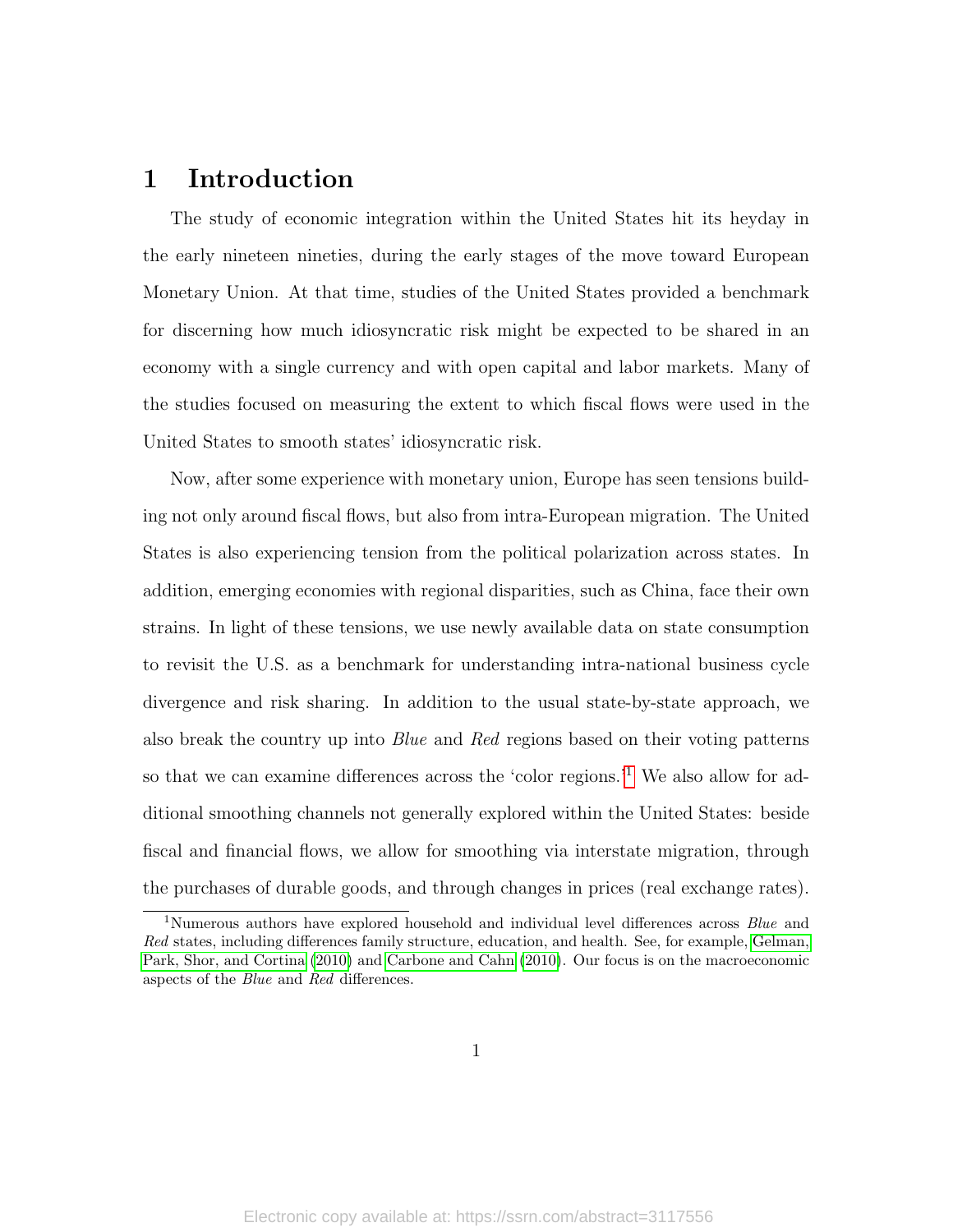We assess the extent of U.S. business cycle divergence in section [2,](#page-2-0) the extent of its consumption smoothing in section [3,](#page-6-0) and the channels of its smoothing in section [4.](#page-11-0) We find that state business cycles diverge markedly, and the business cycles of the Blue and Red regions diverge even more: in terms of GDP, the Blue and Red regions look like two sovereign countries. In general, output divergence provides an opportunity for smoothing consumption; here we find that consumption risk is indeed shared–both across states and between *Blue* and Red regions. However, we also find that the channels for risk-sharing differ substantially across the color regions.

### <span id="page-2-0"></span>2 Business Cycle Divergence

This section uses standard methods of international macroeconomics to examine how the business cycles of the states move together within the United States. We begin by looking at all of the states, then we look separately at regions that we define based on voting patterns.

We follow [Kalemli-Ozcan, Papaioannou, and Peydra](#page-24-1) [\(2013\)](#page-24-1), who examine the synchronicity of business cycles across countries by measuring the divergence of countries' GDP.[2](#page-2-1) Adapting their international measure to states, we comparably define synchronicity among states as the negative of the divergence in states' domestic product growth:

$$
\psi_{i,j,t} = - |(\ln Y_{i,t} - \ln Y_{i,t-1}) - (\ln Y_{j,t} - \ln Y_{j,t-1})|,
$$
\n(2.1)

<span id="page-2-1"></span><sup>2</sup>[Kalemli-Ozcan, Papaioannou, and Peydra](#page-24-1) [\(2013\)](#page-24-1), in turn, follow [Giannone, Lenza, and Reichlin](#page-24-2) [\(2010\)](#page-24-2).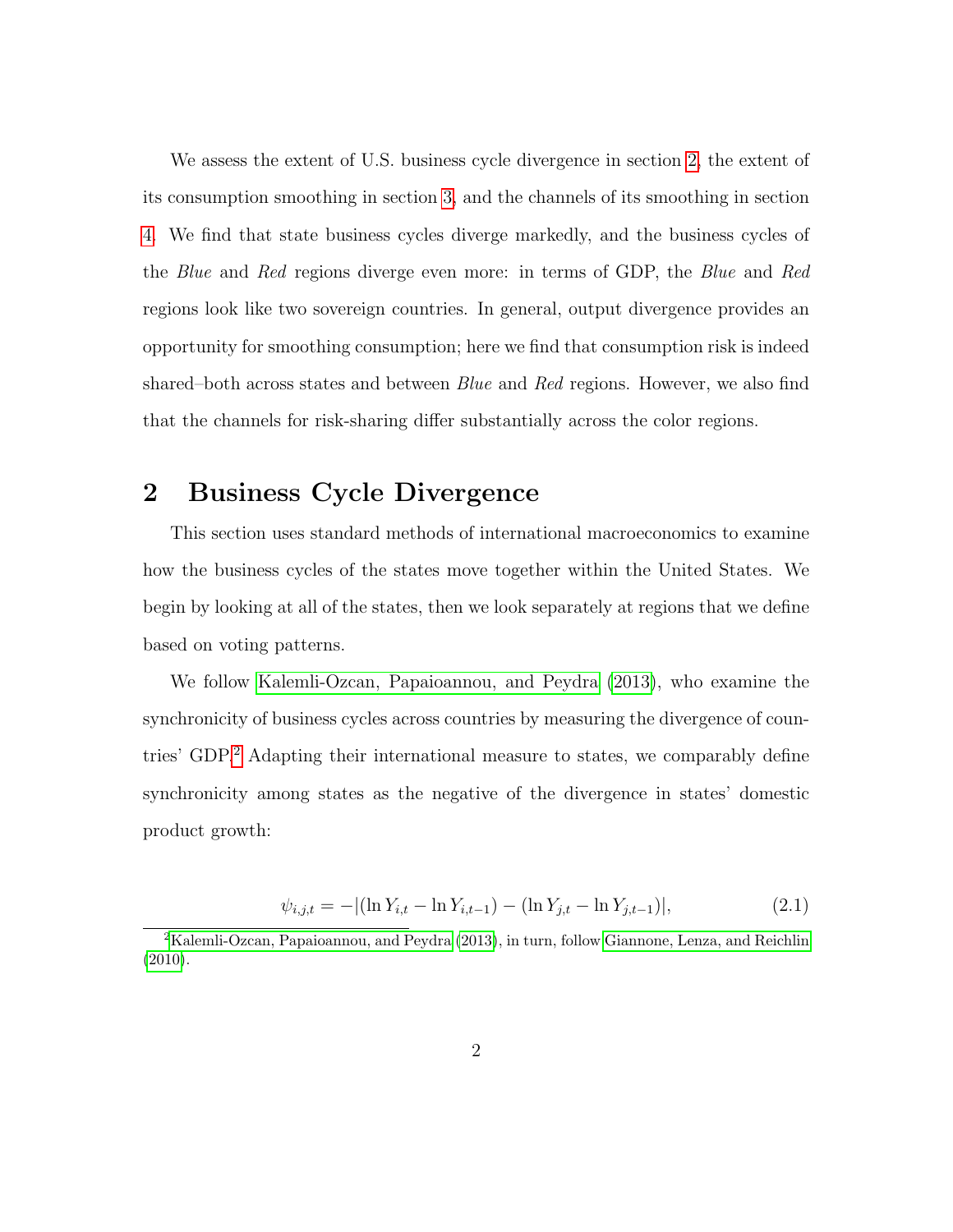where  $Y_{i,t}$  and  $Y_{j,t}$  are the GDPs of the  $i^{th}$  and  $j^{th}$  states in year t.<sup>[3](#page-3-0)</sup> This measure becomes more negative when business cycles between two states are less synchronized.

Figure [1](#page-4-0) shows in black the average in each year of this U.S. state-by-state measure of synchronicity. State-by-state business cycle synchronicity declined substantially in the mid-2000s until the great recession, when the state economies slowed together, then began briefly to recover together. Most recently, the state economies have again markedly diverged.

Over the period as a whole, the average divergence in bilateral real GDP growth rates is about 2.5 percent. This number can be put into perspective by comparing it with synchronization measures for international economies. [Kalemli-Ozcan, Pa](#page-24-1)[paioannou, and Peydra](#page-24-1) [\(2013\)](#page-24-1) report an average divergence in bilateral real GDP growth rates of about 1.75 percent for 20 rich economies in the three decades before the 2008 downturn.<sup>[4](#page-3-1)</sup> By this measure, the state economies within the United States are more asynchronous than comparable international economies.

We can correspondingly measure the synchronicity between the output in the region made up of the states whose residents consistently vote Democratic (Blue) in presidential elections and the output in the region made up of states whose residents consistently vote Republican (Red) in presidential elections. Specifically, we measure the following:

$$
Sync_{blue, red, t} = - |(\ln Y_{blue, t} - \ln Y_{blue, t-1}) - (\ln Y_{red, t} - \ln Y_{red, t-1})|,
$$
\n(2.2)

<span id="page-3-0"></span><sup>3</sup>Data and their sources are described in the appendix.

<span id="page-3-1"></span><sup>&</sup>lt;sup>4</sup>Developing economies are less synchronized; see Calderón, Chong, and Stein [\(2007\)](#page-23-1).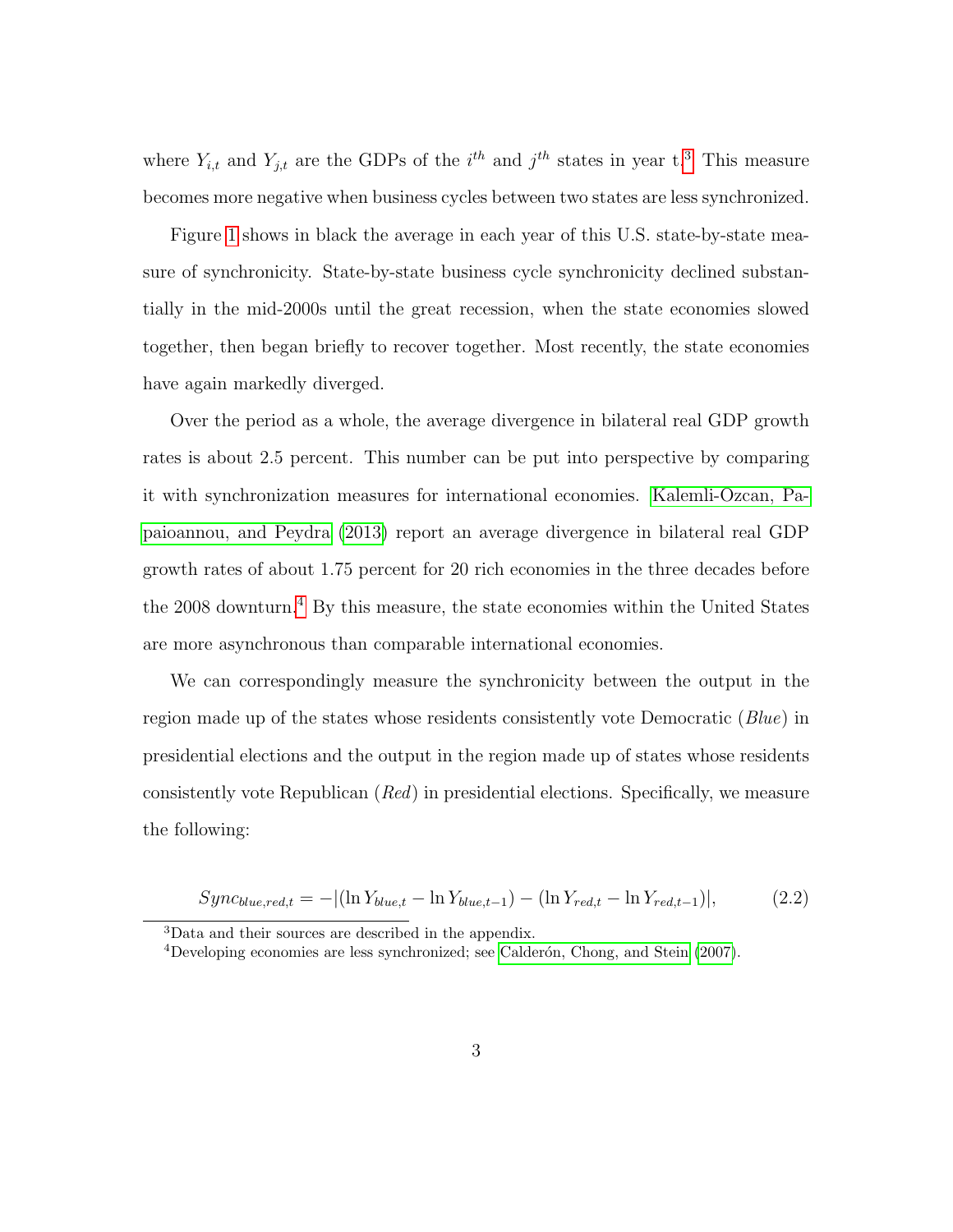

<span id="page-4-0"></span>Figure 1: Business cycle synchronicity within the United States

where  $Y_{blue,t}$  is t-period output in the 'region' made up of *Blue* states, and  $Y_{red,t}$  is the t-period output in the 'region' made up of Red states. This measure is shown by the green line in figure [1.](#page-4-0) Until the mid-2000s, the economic activity in two groups of states were about as synchronized with each other as were the states within the country as a whole. However, the two diverged somewhat more markedly from each other in the run up to the crisis of 2008, and they only briefly returned to the degree of synchronicity exhibited by the country as a whole before diverging yet again.

Other differences between the Blue states and the Red states become apparent when we examine the synchronicity within each of the two groups. Letting  $b$  equal the number of Blue states, and r equal the number of Red states, the average syn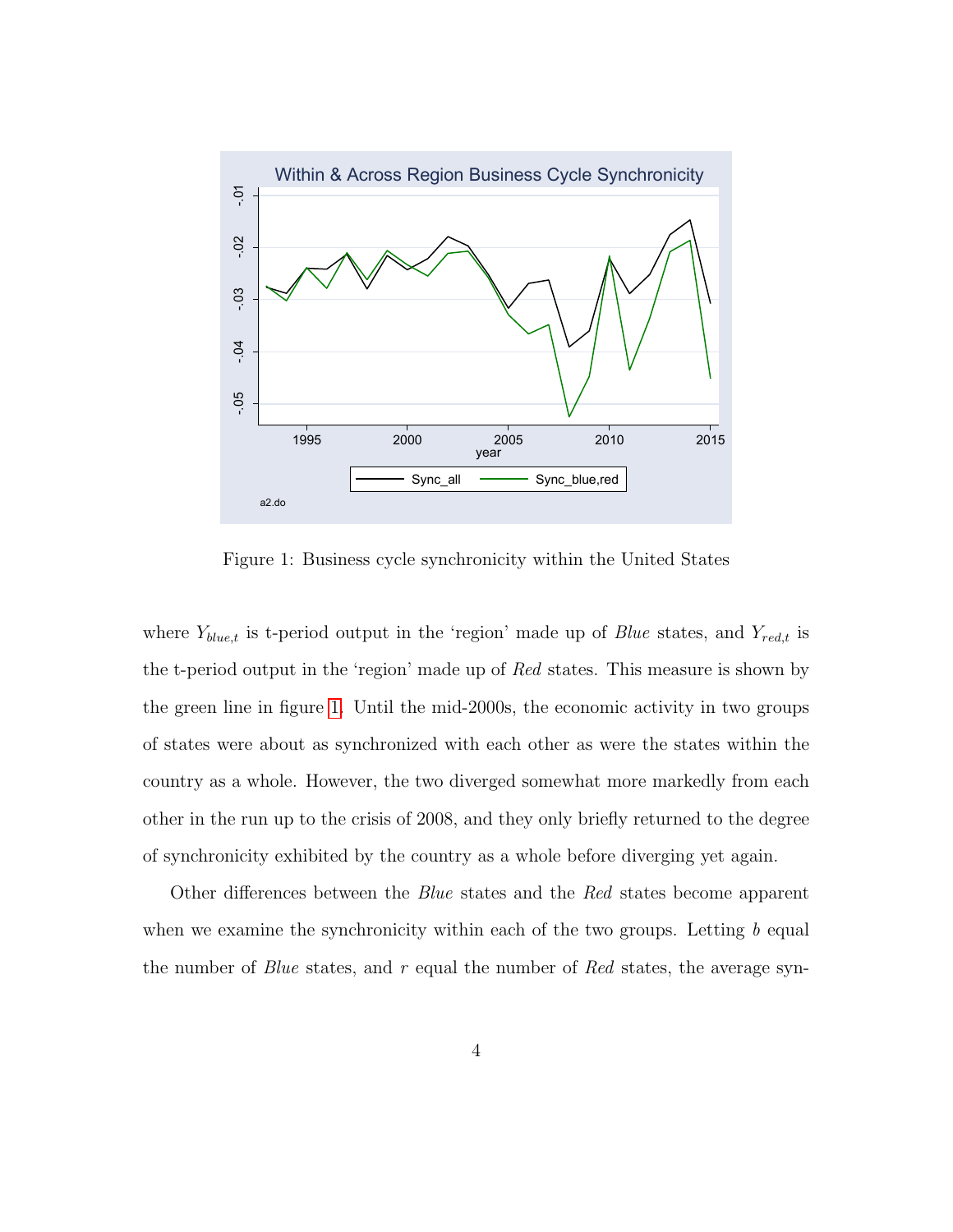chronicity within each color region is given by:

$$
Sync_{blue,t} = -\frac{2}{b(b-1)} |(\ln Y_{i,t} - \ln Y_{i,t-1}) - (\ln Y_{j,t} - \ln Y_{j,t-1})|, \forall i, j \in Blue \quad (2.3)
$$

$$
Sync_{red,t} = -\frac{2}{r(r-1)} |(\ln Y_{i,t} - \ln Y_{i,t-1}) - (\ln Y_{j,t} - \ln Y_{j,t-1})|, \ \forall i, j \in Red. \ (2.3')
$$

These measures are shown in Figure [2:](#page-6-1) the blue line gives the synchronicity among *Blue* states, and the red line gives the synchronicity among the Red states. The economies of the *Blue* states move together more than do the economies of the Red states. The difference between the two color regions is most evident recently: economic activity among Blue states has converged, while it has diverged among Red states. Over the period as a whole, the average divergence in bilateral real GDP growth rates among the consistently Blue states is about 1.9 percent; and the average divergence among the consistently Red states, at about 3.3 percent, is much more pronounced.

In terms of economic activity, these measures indicate that the state economies of the U.S. diverge greatly. For the country as a whole, the economies of the individual states are as varied as if they were distinct countries. This is particularly true of the Red states, those whose residents have consistently voted for Republicans in U.S. presidential elections. Moreover, for Red states, the divergence has been greatest over the last decade. Whether within the color regions, across the color regions, or for the country as a whole, economic activity across the states varies greatly.

In the next section, we explore whether the pronounced divergence in economic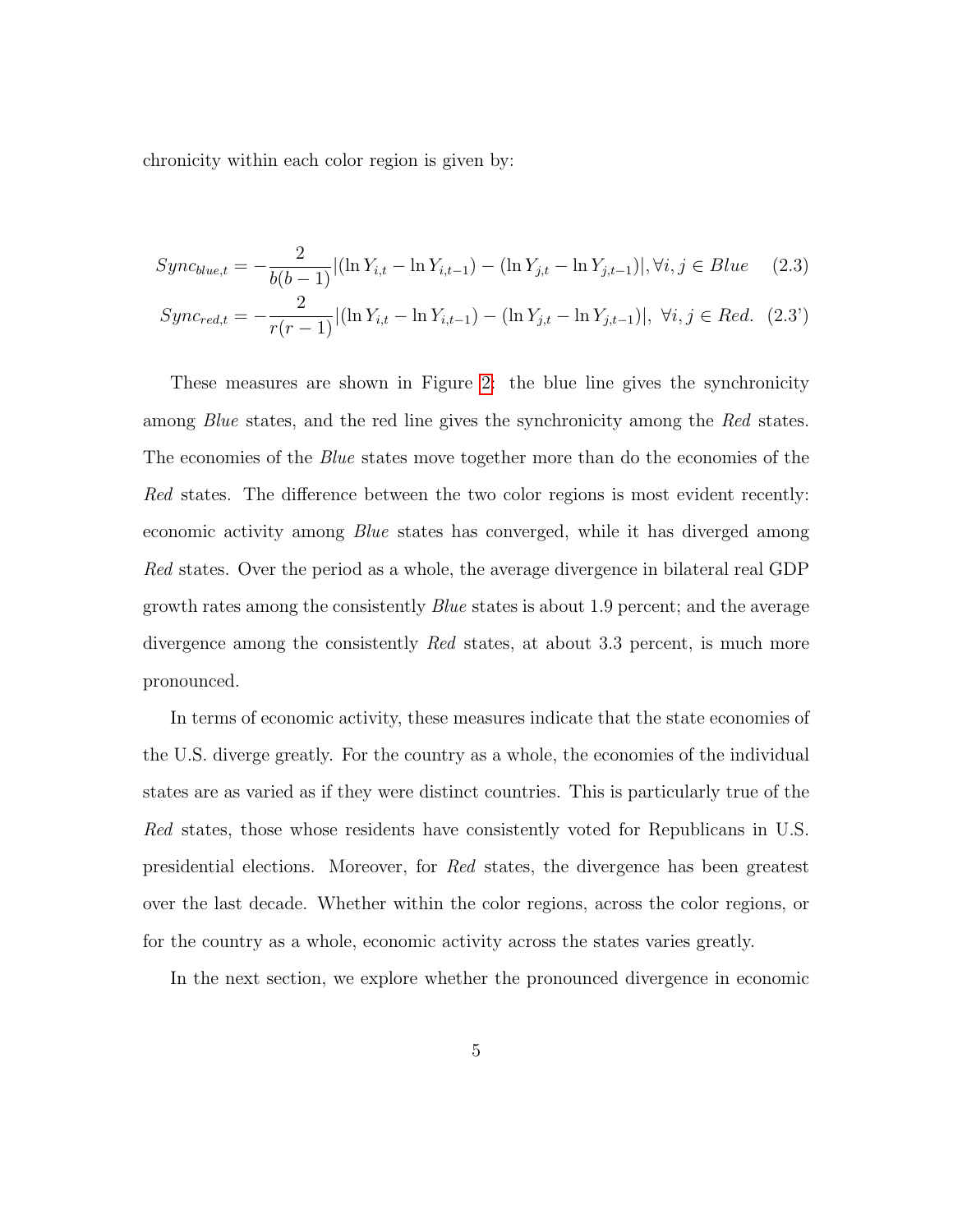

<span id="page-6-1"></span>Figure 2: Business cycle synchronicity among Red states and among blue states

<span id="page-6-0"></span>activity is carried over to consumption, or if instead consumption risk is shared across the states.

## 3 Consumption Smoothing

The divergence of economic activity across states, regions, and countries provides an opportunity for integrated areas to share risk in order to smooth their consumption.[5](#page-6-2) That is, consumers in integrated economies benefit from output divergence. In the simplest case of two economies with exogenously given production, individuals in each of the two economies can in principle share risk by holding assets that

<span id="page-6-2"></span><sup>5</sup>Moreover, in the spirit of [Helpman and Razin](#page-24-3) [\(1978\)](#page-24-3), [Obstfeld](#page-25-0) [\(1994\)](#page-25-0), shows that integration itself can induce specialization, which itself would lead to output divergence. [Kalemli-Ozcan,](#page-25-1) [Sorensen, and Yosha](#page-25-1) [\(2003\)](#page-25-1), document that specialization and risk sharing are linked both regionally and internationally.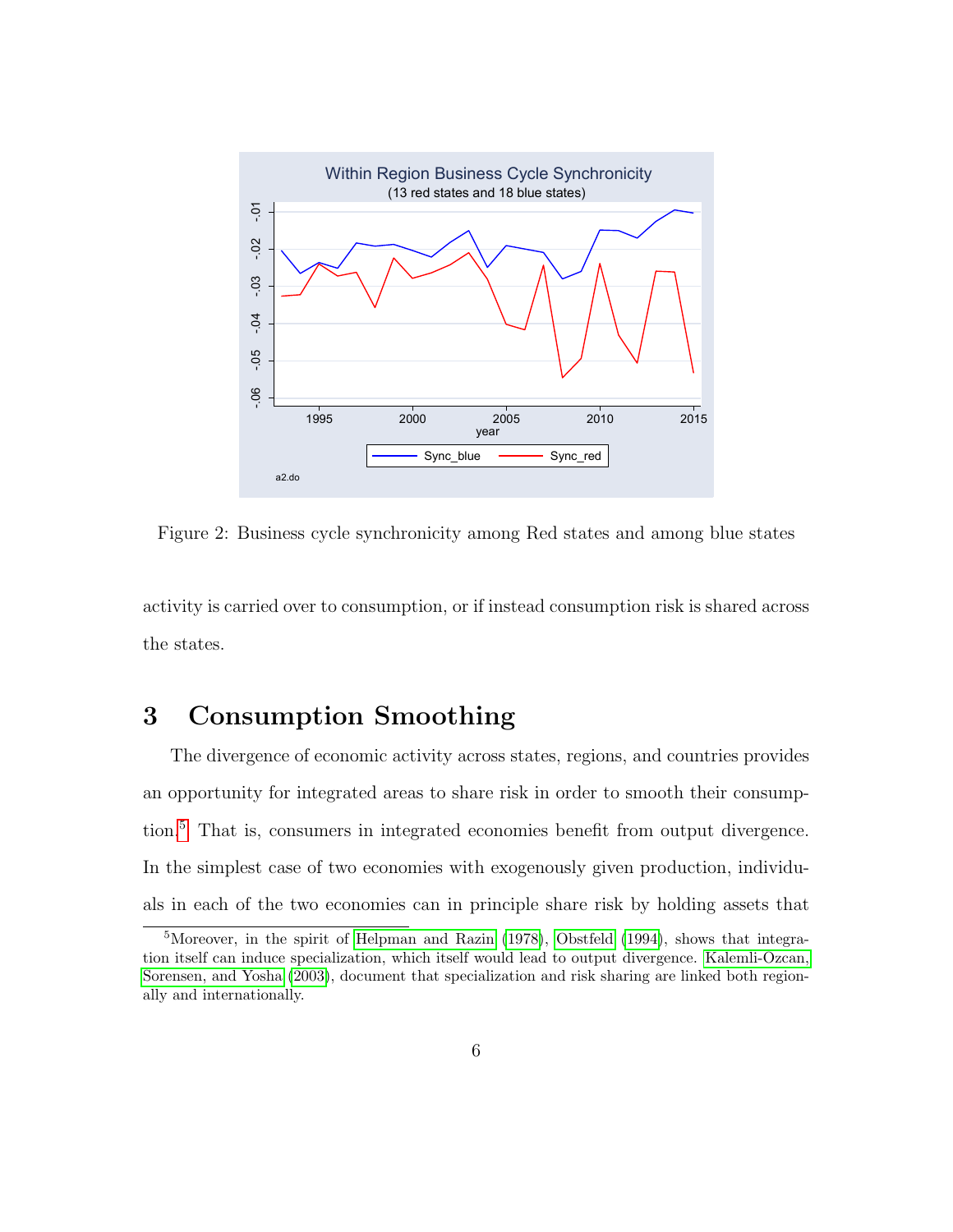pay out in the other economy's production. Their consumption would then be re-lated even when their production is not.<sup>[6](#page-7-0)</sup> With consumption risk spread between the two economies, neither economy's consumption would be tied lock step to its own production, and divergent economic activity would allow both economies to smooth consumption.

In this section, we look at consumption and income together to see if this is the case for the United States. Using consumption data not available at the time of the previous studies of U.S. consumption smoothing, we find that a great deal of consumption risk indeed is shared within the United States. This contrasts with the international evidence. That is, while economic activity is as asynchronous across the states as it is internationally, consumption smoothing tells a different story: consumption risk is shared within the United States, even across the *Blue* and Red sets of states, much more than it is internationally. (How that sharing is accomplished is the subject of section [4.](#page-11-0))

This section's examination of consumption and income follows [Rangvid, Santa-](#page-26-0)[Clara, and Schmeling](#page-26-0) [\(2016\)](#page-26-0), [Kose, Prasad, and Terrones](#page-25-2) [\(2009\)](#page-25-2), [Lewis](#page-25-3) [\(1996\)](#page-25-3), [Ob](#page-25-4)[stfeld](#page-25-4) [\(1993\)](#page-25-4), and others who examine the diversification of consumption risk internationally. Specifically, we regress idiosyncratic consumption growth on idiosyncratic income growth. Where consumption risk is shared, the estimated coefficient on idiosyncratic income should be low.

To measure consumption for each state, we use the Bureau of Economic Analysis' data on personal consumption expenditures, the Bureau's most comprehensive

<span id="page-7-0"></span> ${}^{6}$ For example, with iso-elastic utility and complete asset markets, the consumption growth rates in the two economies would be completely equalized.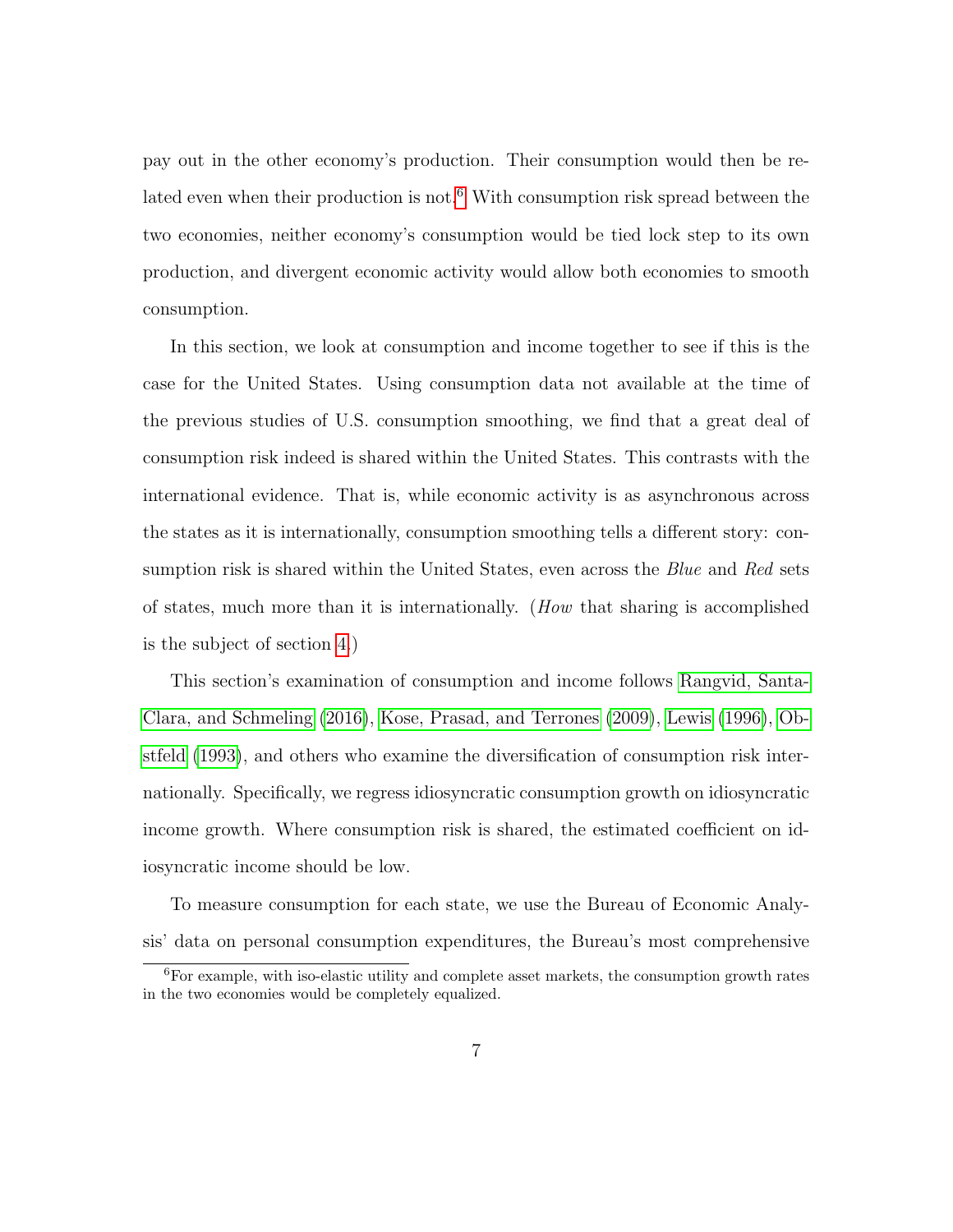measure of household consumption.[7](#page-8-0) Earlier key studies relied on retail sales data to gauge consumption.[8](#page-8-1) The personal consumption expenditures data provides a more comprehensive measure of the purchases by residents of each state, and it omits the purchases by nonresidents.[9](#page-8-2) These data also allow us to separately examine the use of durable goods purchases as a mechanism for smoothing consumption. For comparability with earlier work, we focus on total personal consumption in this section; however, in the next section, where we study the the channels of smoothing, we separate out durable goods purchases, which themselves can be thought of as a saving vehicle that can be used to smooth consumption.

We begin by examining consumption risk sharing within the United States as a whole. Let  $c_{i,t}$  equal the growth rate of consumption in the  $i^{th}$  state in year t. We regress each state's idiosyncratic rate of consumption growth on its idiosyncratic rate of GDP growth in a panel, as follows:

$$
c_{i,t} - \overline{c}_t = \beta_{u.s.}(y_{i,t} - \overline{y}_t) + v_{i,t}.
$$
\n
$$
(3.1)
$$

In each period, the average consumption,  $\bar{c}_t$ , and the average output growth,  $\bar{y}_t$ , is each defined over all of the United States. An output coefficient equal to zero would imply that states completely insulate their consumption from idiosyncratic changes

<span id="page-8-1"></span><span id="page-8-0"></span><sup>7</sup>The Bureau of Economic Analysis released its first prototype of these data in 2014.

<sup>&</sup>lt;sup>8</sup>[Asdrubali, Sorensen, and Yosha](#page-23-2) [\(1996\)](#page-23-2) pioneered the use in this context of state retail sales data, which they scaled up by the ratio of aggregate personal consumption to U.S. retail sales. Their use of retail sales was followed by [Athanasoulis and van Wincoop](#page-23-3) [\(2001\)](#page-23-3), [Asdrubali and Kim](#page-23-4) [\(2004\)](#page-23-4), and many others.

<span id="page-8-2"></span><sup>9</sup>For example, personal consumption expenditures include travel expenditures abroad, the imputed value of housing and financial services, and the net expenditures of nonprofit institutions serving households.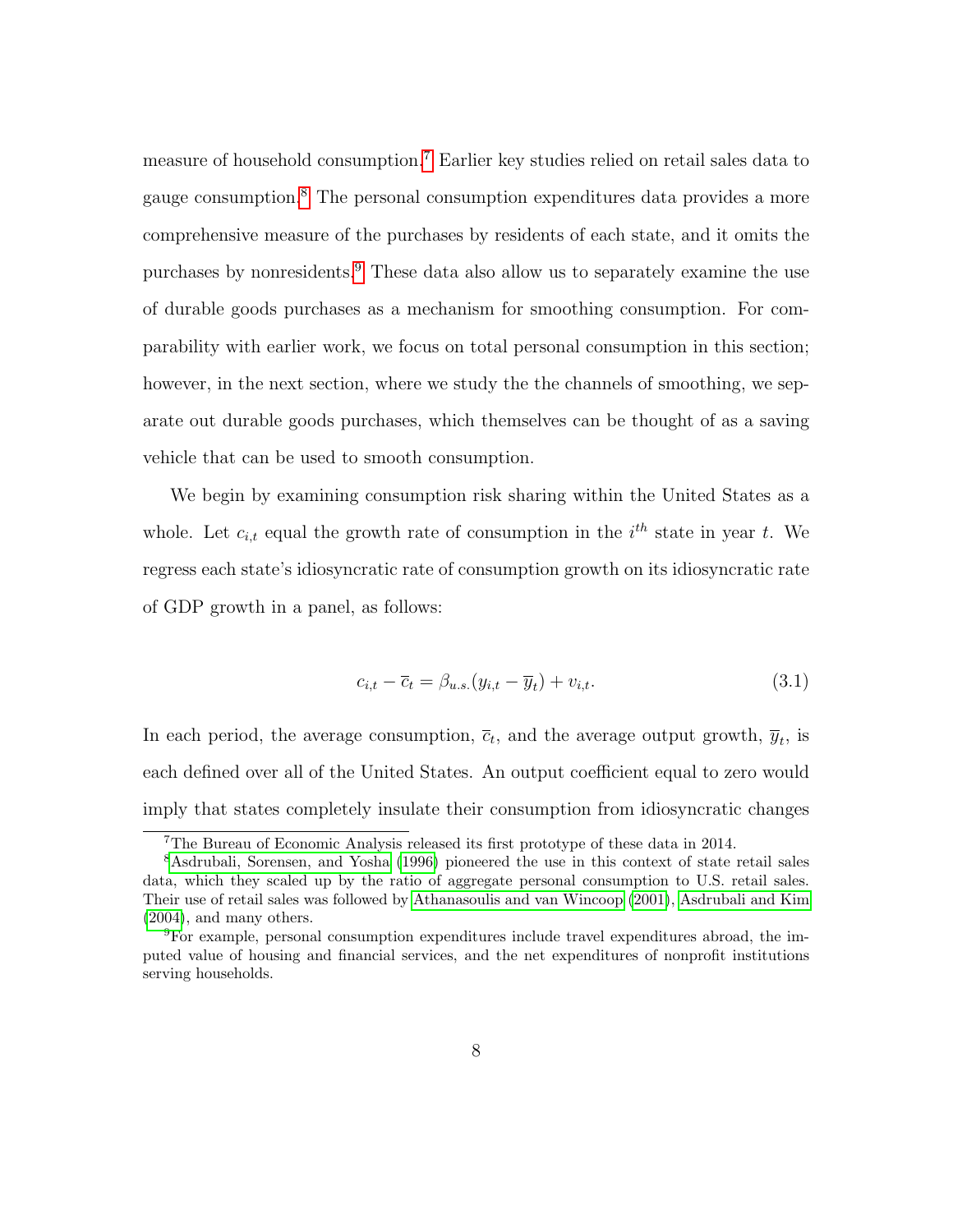in income. In contrast, a coefficient equal to one would imply that the states are individually in autarky.

The first column of table [1](#page-10-0) gives the results of this regression. As shown, the estimated coefficient on idiosyncratic output growth is 0.22. That is, just over onefifth of a state's idiosyncratic output growth shows up in a corresponding change in its consumption. This implies a much higher degree of risk sharing than is reported in international studies. For example, with more than a century of data for risk sharing among rich countries, [Rangvid, Santa-Clara, and Schmeling](#page-26-0) [\(2016\)](#page-26-0) report values of consumption risk sharing that imply coefficient estimates ranging from about 0.40 to about 0.85.[10](#page-9-0) The much lower coefficient estimate we find for the United States is well below even the nadir of their international values. For the country as a whole, consumption risk sharing among the states is much greater than is international consumption risk sharing.

We also examine whether consumption risk sharing differs among the states whose residents vote consistently red, among states whose residents vote consistently blue, and among the remaining states. Specifically, we estimate the following regression using the same panel data:

$$
c_{i,t} - \overline{c}_t = \sum_{\substack{j = blue, \\ red, \\ swing}} \beta_j d_{j,i} (y_{i,t} - \overline{y}_t) + u_{i,t},
$$

<span id="page-9-0"></span><sup>10</sup>[Rangvid, Santa-Clara, and Schmeling](#page-26-0) [\(2016\)](#page-26-0) construct "consumption risk sharing values" by multiplying their regression estimates by 100, then subtracting the product from 100. They report consumption risk sharing values of 15 to 60, which imply the coefficient estimates of about 0.40 to 0.85 mentioned above. In terms of their measures, our estimate of about 0.22 implies a consumption risk sharing value of 78, which exceeds even the peak of their reported international risk sharing. Risk sharing among emerging and low-income economies tends to be even lower.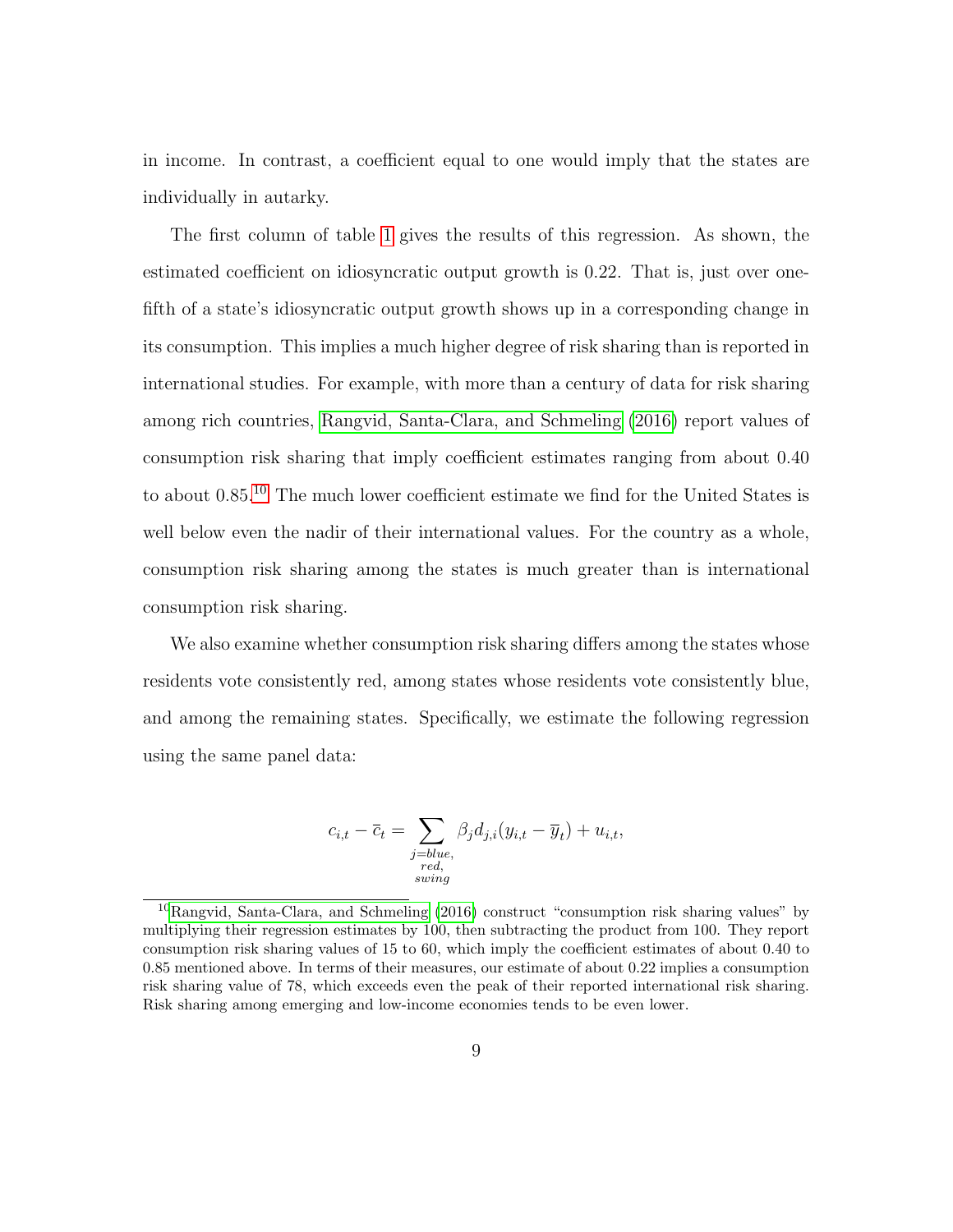| $c_{i,t}-\overline{c}_t$                | (1)                        | (2)                    |
|-----------------------------------------|----------------------------|------------------------|
| $y_{i,t} - \overline{y}_t$              | $0.2234***$<br>$(-0.0119)$ |                        |
| $d_{blue,i}(y_{i,t}-\overline{y}_t)$    |                            | $0.2131***$<br>(0.060) |
| $d_{red,i}(y_{i,t}-\overline{y}_t)$     |                            | $0.2307***$<br>(0.048) |
| $d_{swing,i}(y_{i,t}-\overline{y}_{t})$ |                            | $0.2413***$<br>(0.074) |
| Observations<br>$R^2$                   | 900<br>0.299               | 900<br>0.301           |

<span id="page-10-0"></span>Table 1: Consumption Smoothing

Notes

The dependent variable is  $c_{i,t} - \overline{c}_t$ . Robust standard errors are clustered at the country level and reported in parentheses; and asterisks indicate statistical significance at the one (\*\*\*), five (\*\*) and ten percent (\*) levels.

where  $d_{j,i}$  are indicator variables for states whose residents have voted consistently blue  $(j = blue)$  or consistently red  $(j = red)$  in presidential elections, or whose residents have not voted consistently  $(j = swing)$ .

The results of this estimation are shown in the second column of table [1.](#page-10-0) While the point estimates themselves might indicate that consumption in the *Blue* states is slightly less tied to idiosyncratic state GDP growth than is the consumption in Red states or in swing states, the differences are not statistically significant at any conventional significance level. The estimates for each of the three state groupings are all roughly on par with the estimate for the country as a whole. All of the coefficient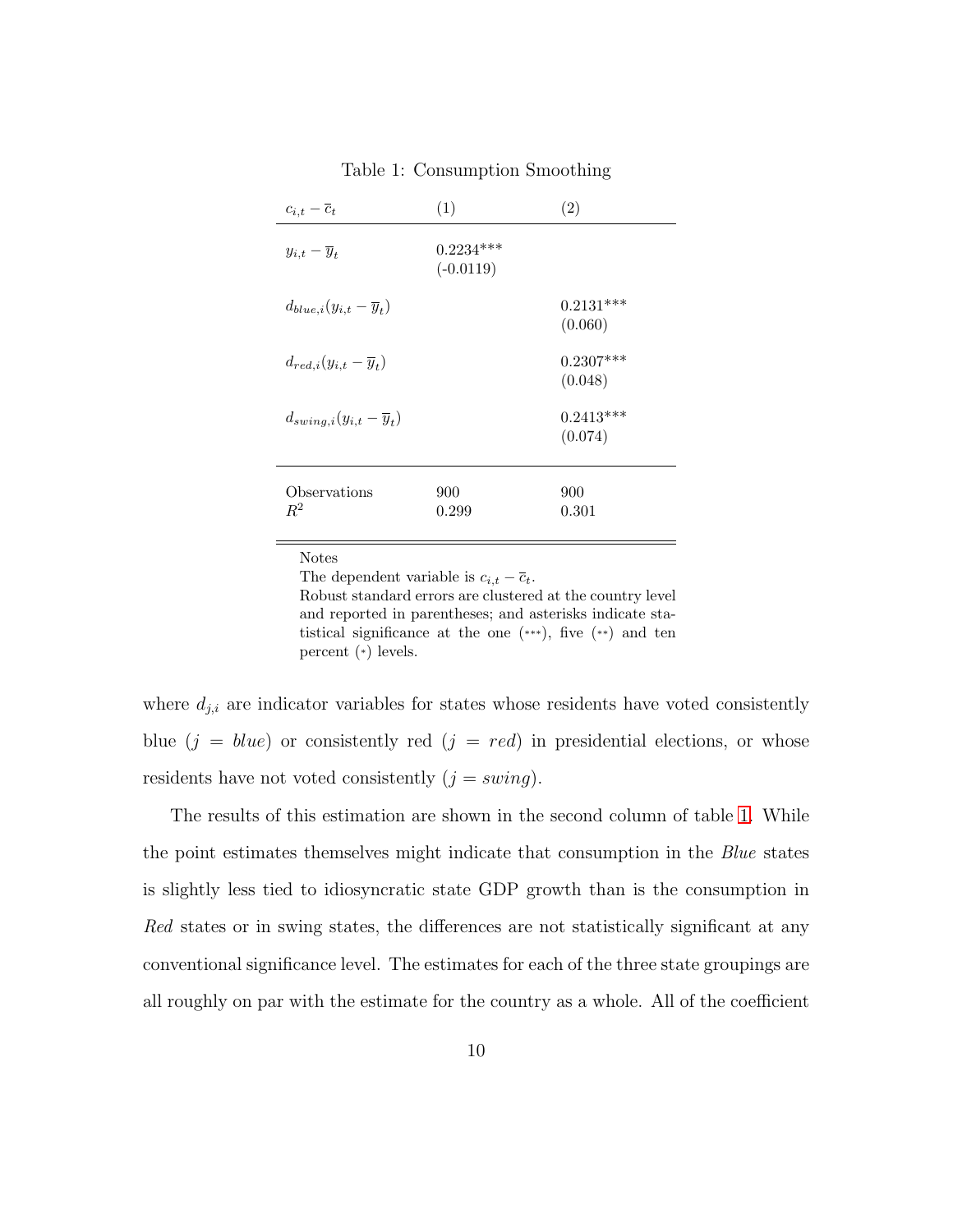estimates indicate that there is much more consumption risk sharing among the states than across international borders.

The estimates provided in this section show that consumption risk sharing within the United States is substantial. The wide divergence in economic activity across states enables residents to share risk and correspondingly smooth their consumption. In the next section, we explore how that is accomplished.

### <span id="page-11-0"></span>4 Risk Sharing Channels

This section examines the key channels for sharing consumption risk. While the previous section documented that consumption risk is shared within the United States, this section examines how it is shared. Here, we estimate the extent to which idiosyncratic consumption is smoothed via financial markets and via fiscal transfers, and we expand the usual list of U.S. channels to include population movement, durable goods consumption, and changes in prices (real exchange rates).<sup>[11](#page-11-1)</sup> As before, we first estimate the channels for the country as a whole, then we look separately at Blue and Red states. Allowing for the additional channels, we are able to observe somewhat more risk sharing than has previously been reported for the United States as a whole, and we find important differences between the Blue and Red states.

We begin with the now-standard identity of [Asdrubali, Sorensen, and Yosha](#page-23-2) [\(1996\)](#page-23-2):

<span id="page-11-1"></span><sup>&</sup>lt;sup>11</sup>[Asdrubali, Tedeschi, and Ventura](#page-23-5)  $(2015)$  use detailed Italian survey data to carefully quantify household consumption smoothing in Italy. [Asdrubali and Kim](#page-23-4) [\(2004\)](#page-23-4) use prices in examining the role of nominal and real exchange rates in consumption sharing across countries, but they do not report their results using state price data to examine such risk sharing across the state borders within the United States. [Labhard and Sawicki](#page-25-5) [\(2006\)](#page-25-5) examine prices as a smoothing mechanism within the United Kingdom using a slightly different approach. [Asdrubali and Kim](#page-23-4) [\(2004\)](#page-23-4) generalize the approach by embedding it in a structural vector autoregression.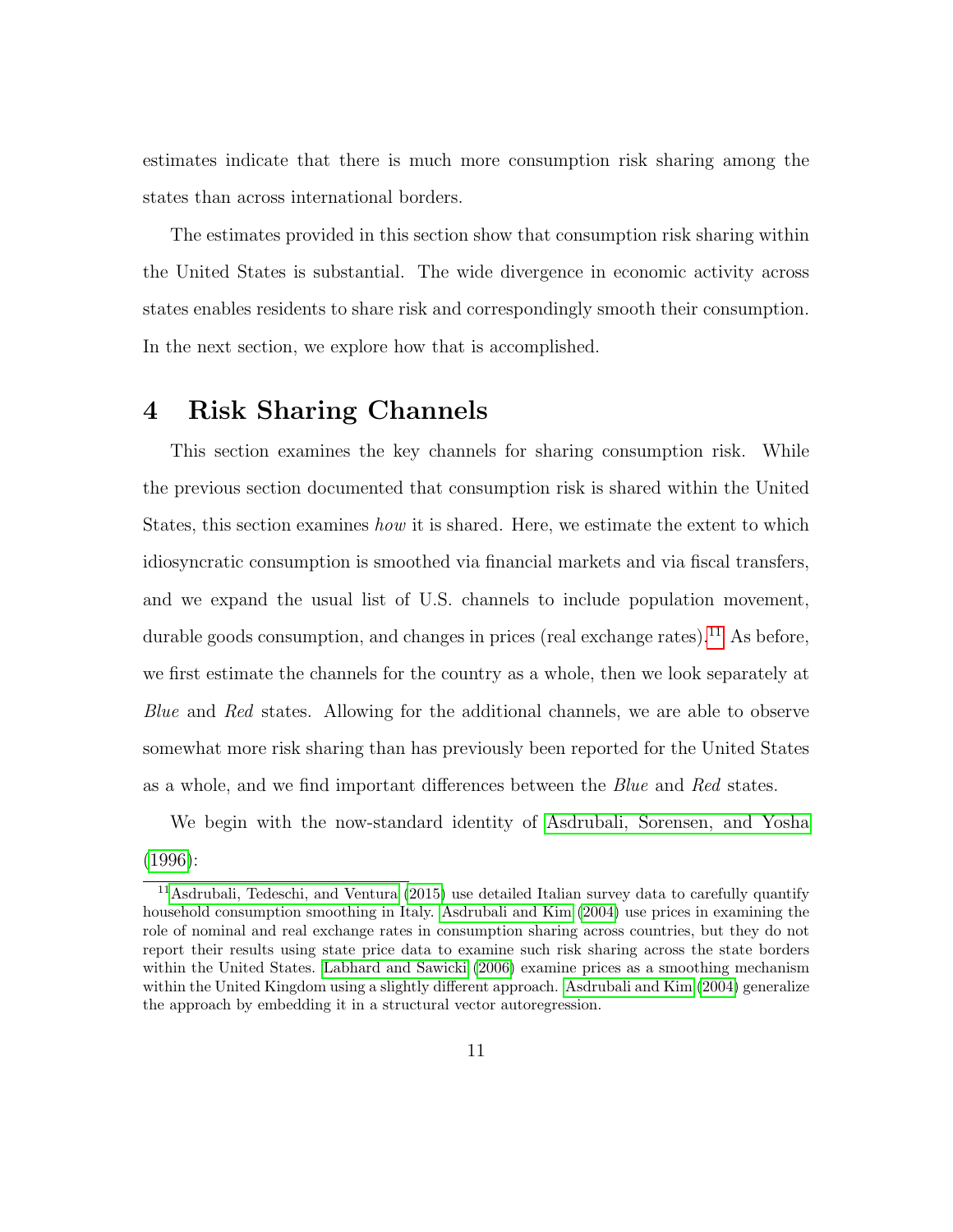<span id="page-12-0"></span>
$$
Y_{i,t} = \frac{Y_{i,t}}{\tilde{Y}_{i,t}} \frac{\tilde{Y}_{i,t}}{Y_{i,t}^d} \frac{Y_{i,t}^d}{C_{i,t}} C_{i,t}.
$$
\n(4.1)

As above,  $Y_{i,t}$  is defined as the i<sup>th</sup> state's GDP.  $\tilde{Y}_{i,t}$  is defined as the i<sup>th</sup> state's income, which (as in [Asdrubali, Sorensen, and Yosha](#page-23-2) [\(1996\)](#page-23-2)) includes net payments of dividend, interest and rent across state borders.  $Y_{i,t}^d$  is defined as the  $i^{th}$  state's disposable income, which accounts for taxes and transfers (including social security), and Federal grants to states; and  $C_{i,t}$  is the  $i^{th}$  state's consumption. As above, we use state-by-state consumption data that was not available in the earlier studies that had to either rely on retail sales or other proxies for consumption.

As pointed out by [Asdrubali, Sorensen, and Yosha](#page-23-2) [\(1996\)](#page-23-2), risk sharing via the capital market diminishes the correlation between  $\tilde{Y}_{i,t}$  and  $Y_{i,t}$ . Likewise, risk sharing via Federal transfers diminishes the correlation between  $Y_{i,t}^d$  and  $Y_{i,t}$ . Risk that remains unshared shows up in the correlation that remains between  $C_{i,t}$  and  $Y_{i,t}$ . Thus, their identity provides a way of assessing the empirical importance of these risk sharing channels.

We build on their approach by adding terms to identity [4.1](#page-12-0) that capture consumption smoothing via migration and via price changes, which here (given the fixed "nominal exchange rate" of one across the United States) are the same as real exchange rate changes. In addition, we follow [Asdrubali, Tedeschi, and Ventura](#page-23-5) [\(2015\)](#page-23-5) in allowing for smoothing through the purchases of consumer durables, which can be thought of as a nonfinancial form of saving. This gives a new identity: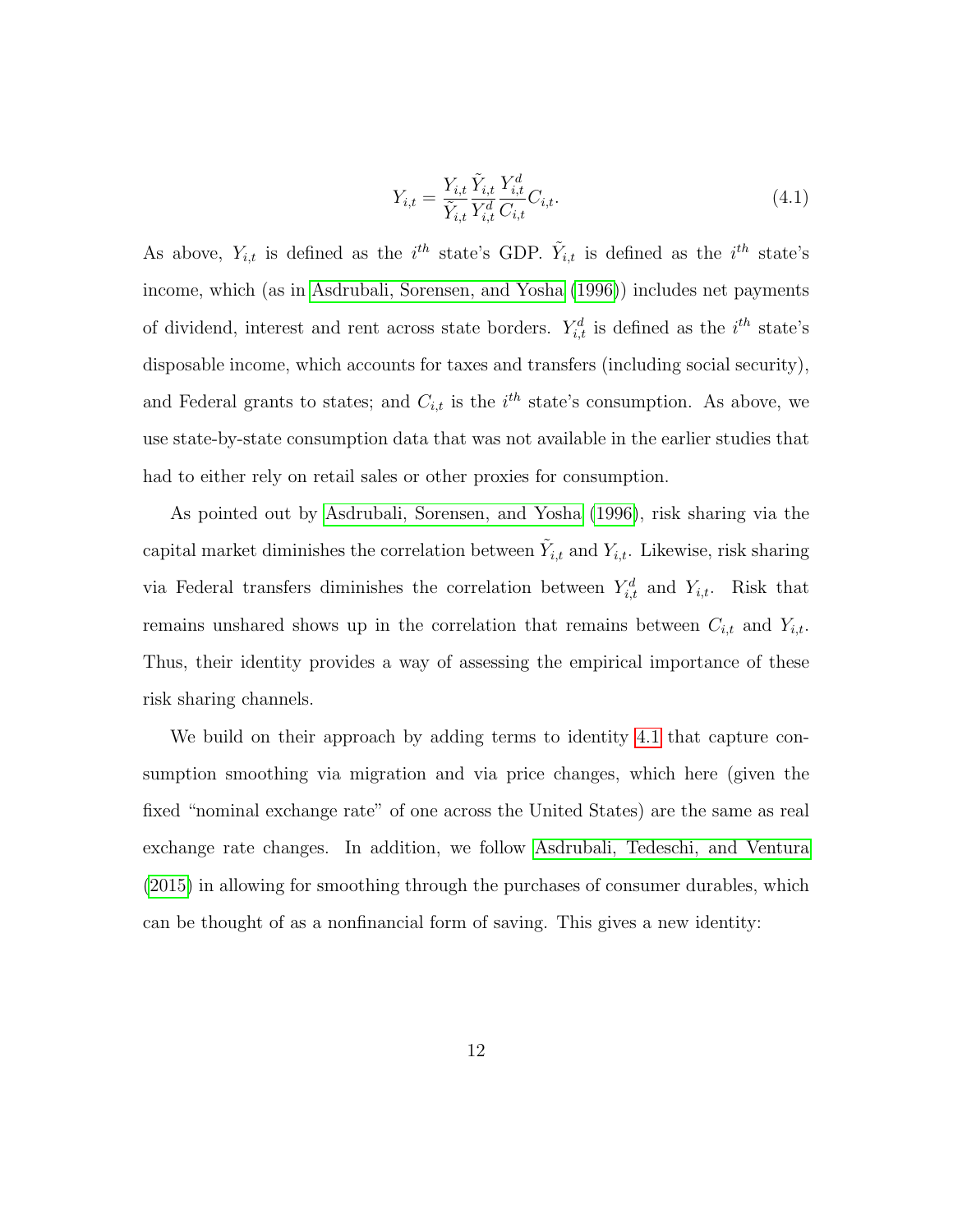$$
Y_{i,t} = P_{i,t} L_{i,t} \frac{Y_{r,i,t}}{\tilde{Y}_{r,i,t}} \frac{\tilde{Y}_{r,i,t}}{Y_{r,i,t}^d} \frac{C_{r,i,t}}{C_{r,i,t}} C_{N,r,i,t}.
$$
\n(4.2)

Here,  $P_{i,t}$  is the i<sup>th</sup> state's price level, and  $L_{i,t}$  is its population; the subscripts r indicate real per capita values;  $C_{D,r,i,t}$  represents real per capita durable goods consumption; and  $C_{N,r,i,t}$  represents real per capita consumption of nondurable goods and services, which is the difference between real total consumption and real durable goods consumption:  $C_{N,r,i,t} = C_{r,i,t} - C_{D,r,i,t}$ . Taking logs and first differences, this becomes:

<span id="page-13-0"></span>
$$
y_{i,t} = p_{i,t} + l_{i,t} + (y_{r,i,t} - \tilde{y}_{r,i,t}) + (\tilde{y}_{r,i,t} - y_{r,i,t}^d) + (y_{r,i,t}^d - c_{r,i,t}) + (c_{r,i,t} - c_{N,r,i,t}) + c_{N,r,i,t},
$$
(4.3)

where  $p_{i,t}$  and  $l_{i,t}$  are the log changes in state prices and population, and  $y_{r,i,t}$ ,  $\tilde{y}_{r,i,t}$ ,  $y_{r,i,t}^d$ ,  $c_{r,i,t}$ ,  $c_{N,r,i,t}$  are the log changes in state per capita GDP, income, disposable income, consumption, and nondurable consumption.

To gauge the relative role of each potential smoothing channel under considera-tion, one can multiply equation [\(4.3\)](#page-13-0) by  $y_{i,t}$  and take the expected value; when scaled by the variance of  $y_{i,t}$ , this gives a simple sum:

<span id="page-13-2"></span>
$$
1 = \beta_P + \beta_L + \beta_K + \beta_F + \beta_S + \beta_{C_D} + \beta_U, \qquad (4.4)
$$

where each term is equivalent to a single coefficient in a univariate regression.<sup>[12](#page-13-1)</sup> Imposing the adding up constraint of equation [4.4](#page-13-2) implies a SUR panel regression:

<span id="page-13-1"></span>
$$
{}^{12}\text{Specifically, } \beta_P = \frac{cov(p_{i,t}, y_{i,t})}{var(y_{i,t})}, \ \beta_L = \frac{cov(l_{i,t}, y_{i,t})}{var(y_{i,t})}, \ \beta_K = \frac{cov(y_{r,i,t} - \tilde{y}_{r,i,t}, y_{i,t})}{var(y_{i,t})}, \ \beta_F = \frac{cov(y_{r,i,t} - \tilde{y}_{r,i,t}, y_{i,t})}{var(y_{i,t})}, \ \beta_F = \frac{cov(y_{r,i,t} - \tilde{y}_{r,i,t}, y_{i,t})}{var(y_{i,t})}, \ \beta_G = \frac{cov(c_{r,i,t} - c_{N,c,i,t}, y_{i,t})}{var(y_{i,t})}, \ \beta_{C_N} = \frac{cov(c_{N,c,i,t}, y_{i,t})}{var(y_{i,t})}.
$$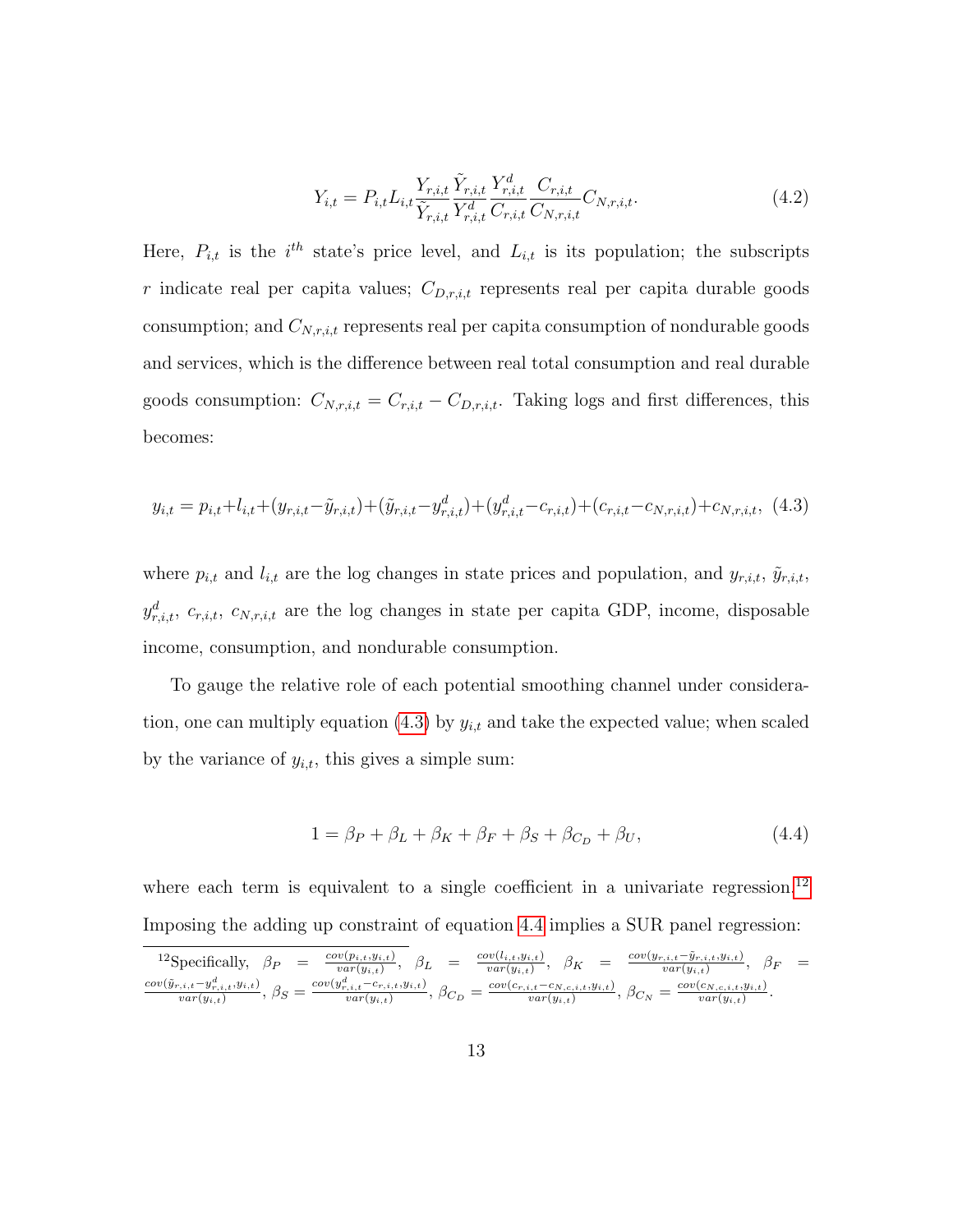$$
p_{i,t} = \nu_{P,t} + \beta_P y_{i,t} + \eta_{P,i,t}
$$

$$
l_{i,t} = \nu_{L,t} + \beta_L y_{i,t} + \eta_{L,i,t}
$$

$$
y_{r,i,t} - \tilde{y}_{r,i,t} = \nu_{K,t} + \beta_K y_{i,t} + \eta_{K,i,t}
$$

$$
\tilde{y}_{r,i,t} - y_{r,i,t}^d = \nu_{F,t} + \beta_F y_{i,t} + \eta_{F,i,t}
$$

$$
y_{r,i,t}^d - c_{r,i,t} = \nu_{S,t} + \beta_S y_{i,t} + \eta_{S,i,t}
$$

$$
c_{r,i,t} - c_{N,c,i,t} = \nu_{D,t} + \beta_D y_{i,t} + \eta_{D,i,t}
$$

$$
c_{N,c,i,t} = \nu_{U,t} + \beta_U y_{i,t} + \eta_{U,i,t}.
$$

Here  $\nu_{\cdot,t}$  are time fixed effects that capture factors that are common across states in each period, making the estimates analogous to the idiosyncratic measures used in sections [2](#page-2-0) and [4.](#page-11-0) We write this more compactly as:

<span id="page-14-0"></span>
$$
\mathbf{y}_{i,t} = \boldsymbol{\nu}_t + \boldsymbol{\beta} y_{i,t} + \boldsymbol{\eta}_{i,t},\tag{4.5}
$$

where  $\mathbf{y}_{i,t} = [p_{i,t}, l_{i,t}, (y_{r,i,t} - \tilde{y}_{r,i,t}),(\tilde{y}_{r,i,t} - y_{r,i,t}^d), (y_{r,i,t}^d - c_{r,i,t}), (c_{r,i,t} - c_{N,r,i,t}), (c_{N,r,i,t})]^T$ ;  $\nu_t = (\nu_{P,t}, \nu_{L,t}, \nu_{K,t}, \nu_{F,t}, \nu_{S,t}, \nu_{C_D,t}, \nu_{U,t})'; \ \boldsymbol{\beta} = (\beta_P, \beta_L, \beta_K, \beta_F, \beta_S, \beta_{C_D}, \beta_U)', \text{ and } \boldsymbol{\eta} =$  $(\eta_{P,i,t}, \eta_{L,i,t}, \eta_{K,i,t}, \eta_{F,i,t}, \eta_{S,i,t}, \eta_{C_D,i,t}, \eta_{C_N,i,t})'.$ 

The panel estimates of equation [4.5](#page-14-0) measure the role of each smoothing channel and are given in table [2.](#page-16-0)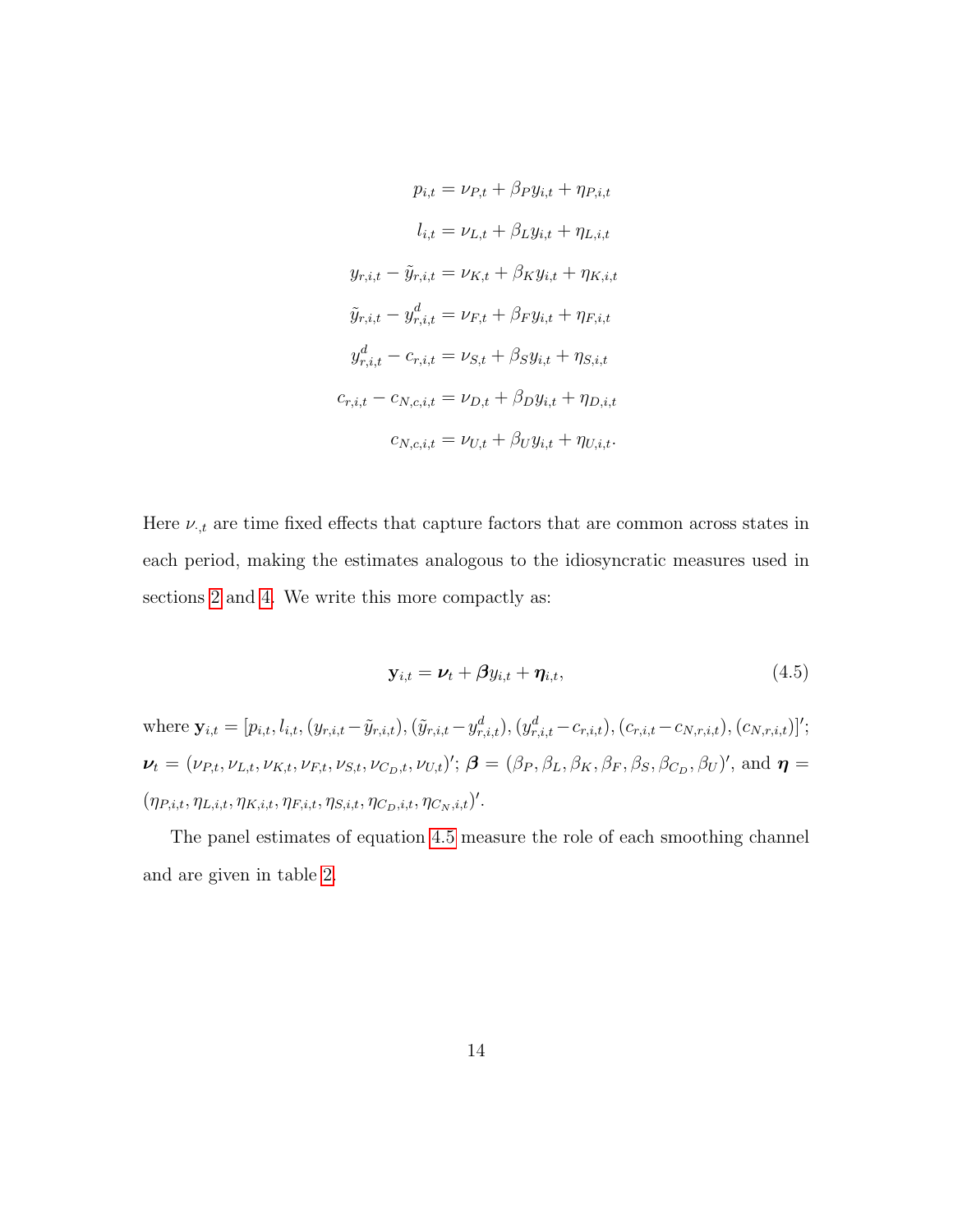#### 4.1 All States

The first column of table [2](#page-16-0) gives the channel estimates for a panel that includes all states. Consistent with earlier studies, the largest share of smoothing occurs in the capital market, given in the first pair of rows. Capital markets now smooth about 43 percent of states' idiosyncratic risk. Despite the many changes in capital markets in the United States in the last three decades, this estimate is roughly on par with that of [Asdrubali, Sorensen, and Yosha](#page-23-2) [\(1996\)](#page-23-2), who find that about 39 percent of states' idiosyncratic risk is shared in U.S. capital markets.<sup>[13](#page-15-0)</sup>

The next pair of rows gives the estimate for the extent of smoothing that occurs through taxes and transfers. About 16 percent of idiosyncratic output is smoothed through such fiscal flows.<sup>[14](#page-15-1)</sup> Again–despite the many changes in the intervening period–this estimate is close to that of [Asdrubali, Sorensen, and Yosha](#page-23-2) [\(1996\)](#page-23-2), who find that about 13 percent of states' idiosyncratic risk is shared this way.[15](#page-15-2) It is also not far from the range of estimates provided in [von Hagen](#page-26-1) [\(1998\)](#page-26-1), who gives a summary of earlier studies, though it is somewhat lower than the more recent estimate of roughly 25 percent reported in [Feyrer and Sacerdote](#page-24-4) [\(2013\)](#page-24-4). Notably, the role of U.S. fiscal flows is much higher than the four to six percent reported in [Buti](#page-23-6) [\(2007\)](#page-23-6) for European countries by the European Commission just prior to the

<span id="page-15-0"></span><sup>&</sup>lt;sup>13</sup>[Hepp and von Hagen](#page-24-5) [\(2013\)](#page-24-5) find a slightly higher fraction, about 50 percent, for Germany since the nineties, but [Buti](#page-23-6) [\(2007\)](#page-23-6) reports lower numbers for most of the Euro Area.

<span id="page-15-1"></span> $14A$  substantial portion of the risk faced by individual states is faced by the country as a whole; and taxes and transfers further offset the nation-wide changes in GDP: U.S. Taxes and transfers smooth about 23 percent of states' overall GDP changes in the sample compared with the 16 percent of their idiosyncratic changes.

<span id="page-15-2"></span><sup>&</sup>lt;sup>15</sup>With our estimates, the hypothesis that the fiscal flow channel amounts to 13 percent, as in [Asdrubali, Sorensen, and Yosha](#page-23-2) [\(1996\)](#page-23-2), cannot be rejected at any reasonable confidence level.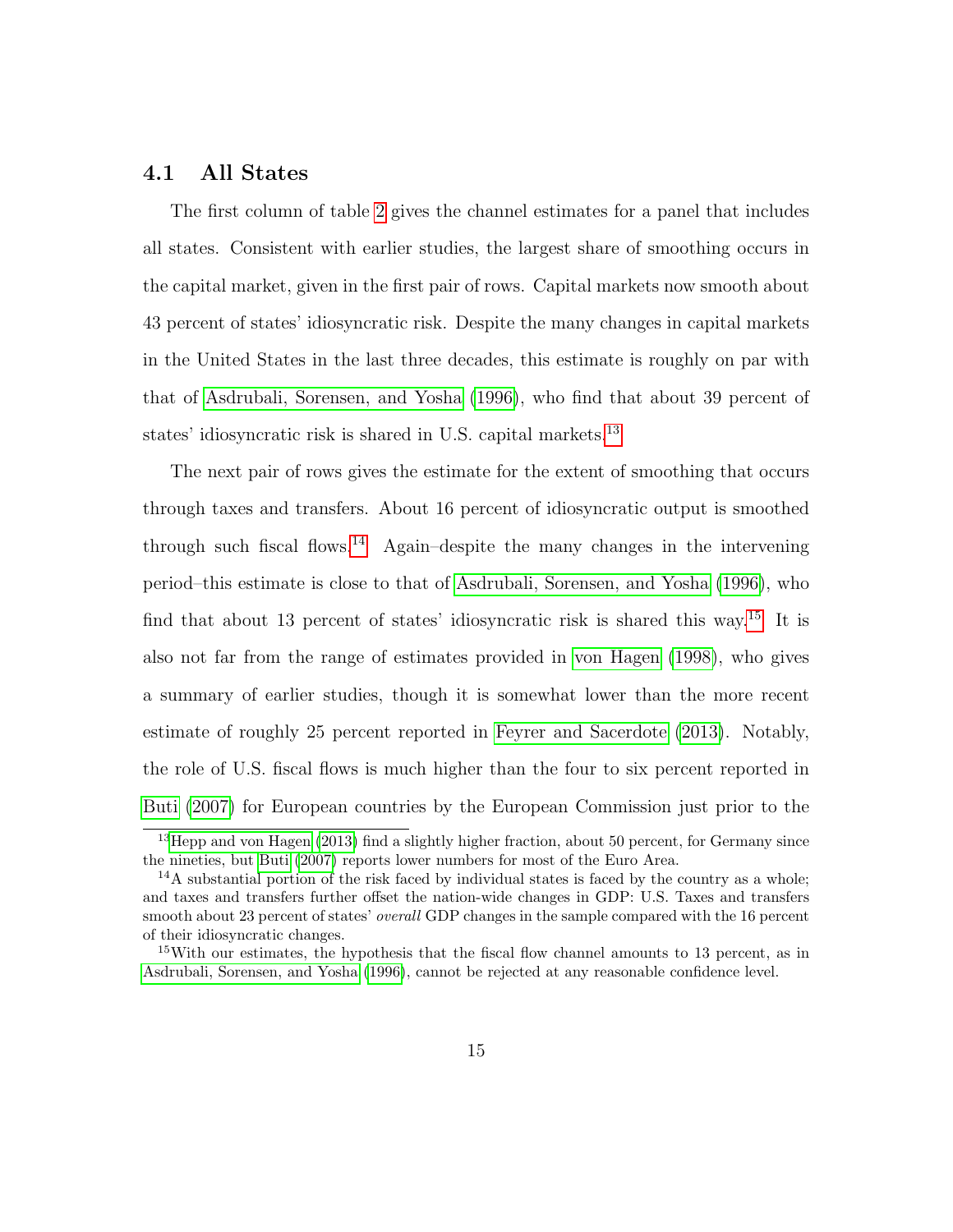|                                               | U.S.        | Blue         | Red          | Swing        |  |
|-----------------------------------------------|-------------|--------------|--------------|--------------|--|
|                                               | (1)         | (2)          | (3)          | (4)          |  |
| Capital: $\beta_K, \delta_j \beta_K$          | $0.4288***$ | $0.4489***$  | $0.3764***$  | $0.4980***$  |  |
|                                               | (0.0236)    | (0.0517)     | (0.0424)     | (0.0460)     |  |
| Fiscal: $\beta_F, \delta_j \beta_F$           | $0.1579***$ | $0.1703**$   | $0.2627***$  | 0.0604       |  |
|                                               | (0.0320)    | (0.0710)     | (0.0600)     | (0.0548)     |  |
| Saving: $\beta_S, \delta_j \beta_S$           | $0.1699***$ | $0.1333***$  | $0.1329***$  | $0.1569***$  |  |
|                                               | (0.0179)    | (0.0400)     | (0.0329)     | (0.0330)     |  |
| Durables: $\beta_{C_D}, \delta_j \beta_{C_D}$ | $0.0207***$ | $0.0392***$  | $0.0115**$   | $0.0339***$  |  |
|                                               | (0.0032)    | (0.0073)     | (0.0047)     | (0.0062)     |  |
| Prices: $\beta_P, \delta_j \beta_P$           | $0.0271**$  | 0.0632       | 0.0082       | 0.0148       |  |
|                                               | (0.0132)    | (0.0430)     | (0.0144)     | (0.0224)     |  |
| Migration: $\beta_L, \delta_j \beta_L$        | $0.0783***$ | $0.0921***$  | $0.0393***$  | $0.1532***$  |  |
|                                               | (0.0094)    | (0.0144)     | (0.0132)     | (0.0229)     |  |
|                                               | $0.1173***$ | 0.0530       | $0.1690***$  | $0.0829***$  |  |
| Unshared: $\beta_U, \delta_j \beta_U$         | (0.0168)    | (0.0495)     | (0.0205)     | (0.0317)     |  |
|                                               |             |              |              |              |  |
| <b>Sum</b>                                    | $\mathbf 1$ | $\mathbf{1}$ | $\mathbf{1}$ | $\mathbf{1}$ |  |
| <i>Observations</i>                           | 900         | 234          | 324          | 342          |  |

<span id="page-16-0"></span>Table 2: Channels of Consumption Smoothing

Notes:

Asterisks indicate statistical significance at the one (\*\*\*), five (\*\*) and ten percent (\*) levels.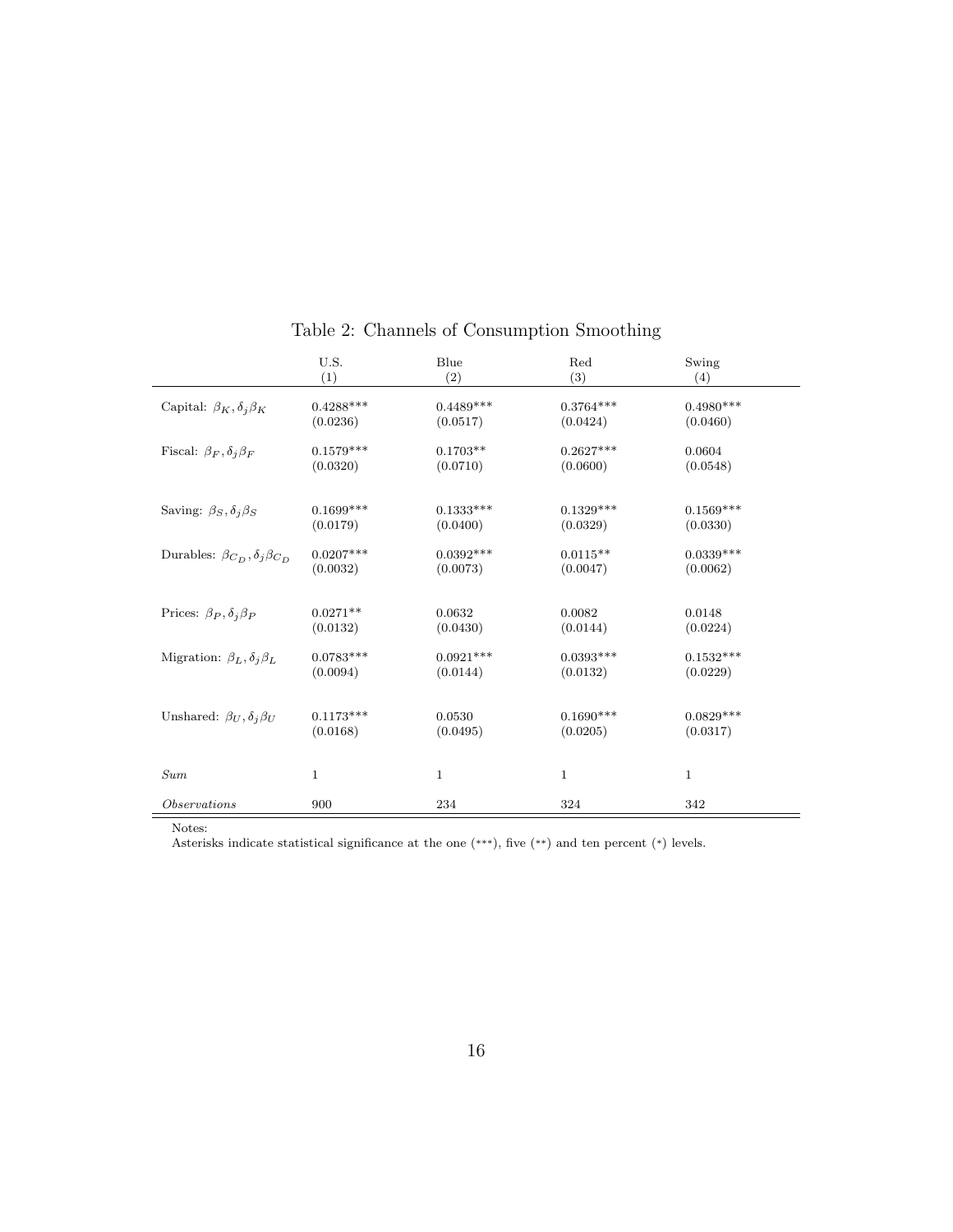Financial Crisis.[16](#page-17-0)

The role of credit or saving, as conventionally measured, is given in the next pair of rows. For the country as a whole, credit smooths an estimated 17 percent of states' idiosyncratic risk. While this is somewhat lower than the 23 percent originally reported by [Asdrubali, Sorensen, and Yosha](#page-23-2) [\(1996\)](#page-23-2), it somewhat higher than the more recent U.S. estimate of 12 percent reported in [Milano and Reichlin](#page-25-6) [\(2017\)](#page-25-6).<sup>[17](#page-17-1)</sup> It is also remarkably close to European estimates of about 15 percent, reported by the European Commission in [Buti](#page-23-6) [\(2007\)](#page-23-6).

The next three pairs of rows provide estimates for the channels not widely explored using this framework in the existing literature: durable goods, prices, and migration. Because the new U.S. consumption data includes state observations of consumers' purchases of durable goods, we are able to estimate the extent to which durable goods purchases are used as a saving device to further smooth consumption. For the United States as a whole, durable goods smooth about three percent of states' idiosyncratic risk. While this is small compared with estimates for the traditional credit channel, it is very tightly estimated, and with the conventional credit measure it brings the estimate of the role of savings up to about 20 percent.

The role of changes in states' prices is given in the next pair of rows. While all the states share a single currency, their prices nevertheless adjust enough relative to one another to have some risk sharing impact: changes in relative prices smooth about three percent (statistically significant at the five percent level) of states' idiosyncratic

<span id="page-17-0"></span><sup>&</sup>lt;sup>16</sup>It is also higher than the roughly ten percent reported for inter-provincial fiscal smoothing within China; see [Du, He, and Rui](#page-24-6) [\(2011\)](#page-24-6).

<span id="page-17-1"></span><sup>&</sup>lt;sup>17</sup>[Milano and Reichlin](#page-25-6) [\(2017\)](#page-25-7), in turn, cite a working paper by [Milano](#page-25-7) (2017), but that paper was unavailable to us at the time of this writing.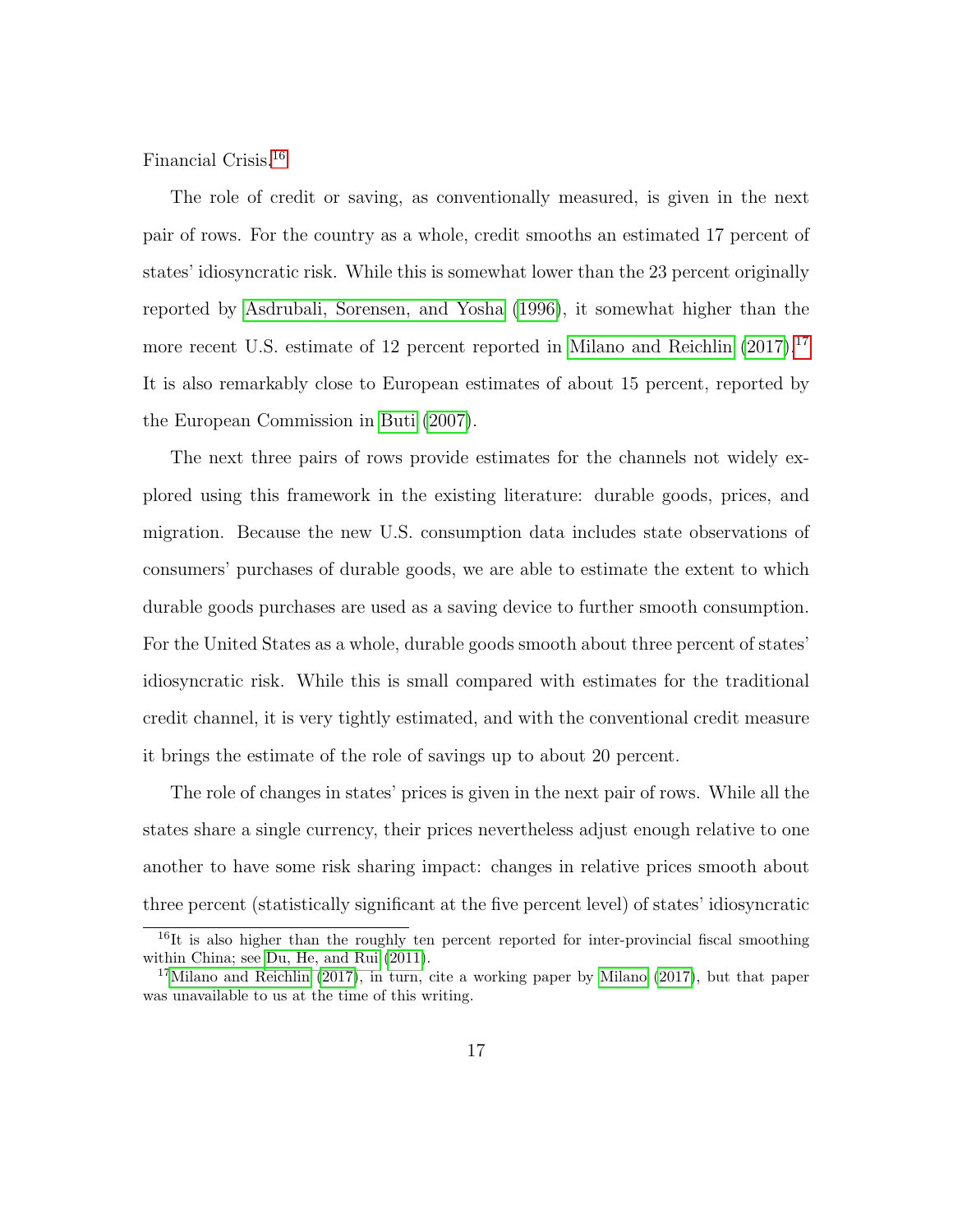risk. This estimate is in keeping with that found across regions within the United Kingdom by [Labhard and Sawicki](#page-25-5) [\(2006\)](#page-25-5), who use a slightly different, though related, approach.

More smoothing, about eight percent, occurs through migration, given in the next row. One might have expected an even higher value since the United States is often regarded as having a highly mobile labor force that is very responsive to labor conditions, and intra-U.S. migration remains high relative to intra-Europe migration. However, [Dao, Furceri, and Loungani](#page-24-7) [\(2017\)](#page-24-7) show that the U.S. migration response to relative economic conditions–while still high by international standards–has roughly halved since the 1990s–the start of the sample period in our study. Together, these three channels, durable goods purchases, changes in relative prices, and migration, allow for additional smoothing of roughly 13 percent of states' idiosyncratic risk. As shown in the last pair of rows, this leaves states with only about 12 percent of their idiosyncratic risk unshared.

### 4.2 Red and Blue Channels

Next, we examine the channels within each color region. That is, we reestimate equation [4.5](#page-14-0) for states whose residents vote consistently red, for states whose residents vote consistently blue, and for the remaining states. Adapting equation [4.5](#page-14-0) using the same indicators of color region used in section [3,](#page-6-0)  $d_{j,i}$ , where  $j = red$ , blue, and swing, we have:

$$
\mathbf{y}_{i,t} = \sum_{\substack{j=blue, \\ red, \\ red, \\ swing}} \nu_{j,t} + \sum_{\substack{j=blue, \\ red, \\ red, \\ swing}} \beta_j d_{j,i} y_{i,t} + \eta_{i,t}.
$$
 (4.6)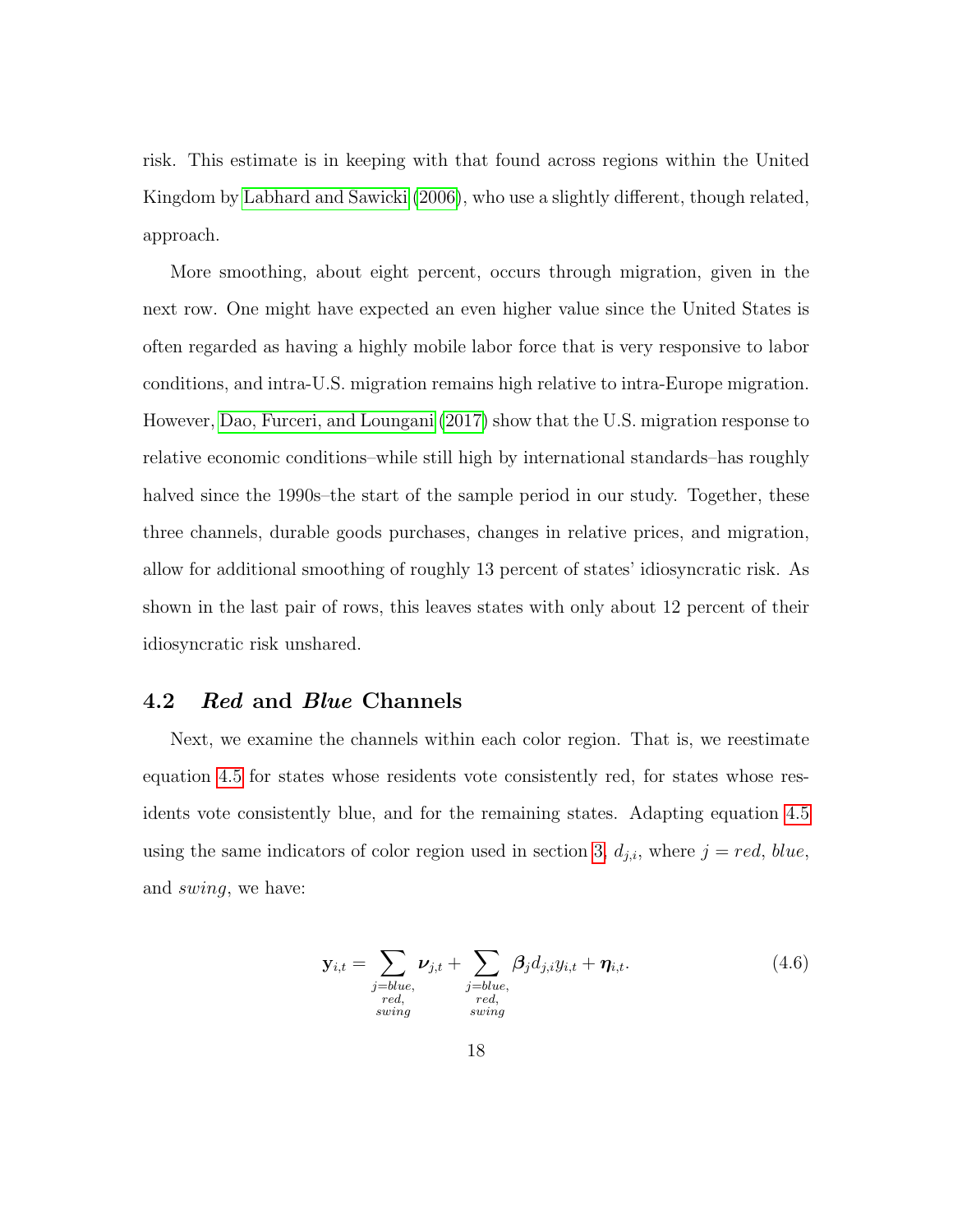The results are shown in columns 2 through 4 of table [2.](#page-16-0) For the *Blue* states, shown in column 2, the standard channels, capital markets, fiscal flows, and saving, show only minor changes. However, smoothing through durables is notably higher. While still relatively small, the use of durable goods as a saving device to to smooth consumption–at almost four percent–is roughly double the estimate for the country as a whole. The point estimates for the roles of prices and migration are also substantially higher than for the country as a whole, however the estimates are noisy, so we cannot conclude that prices and people respond more to economic conditions in Blue states than in the country as a whole.

The estimates for the Red states are given in column 3. There, the differences are more marked. Most importantly, in comparison with estimates from the country as a whole, Red states benefit much more from fiscal flows, yet they are nevertheless left with substantially more residual risk. As shown in the second pair of rows, fiscal flows insulate more than a quarter of the idiosyncratic risk faced by Red states. This compares with only 16 percent for the country as a whole. As shown in the last rows of estimates, Red states are left with unshared idiosyncratic risk of about 17 percent, which is significantly higher than the 12 percent faced by the country as a whole.

The use of durable goods as a saving device to smooth consumption in Red states is about a quarter what it is for Blue states, and the use of migration in Red states is about one-third of what it is in Blue states. Residual, unshared risk is highest for the Red states, and of all of the channels of smoothing, only fiscal flows is larger in Red states than in the rest of the country.

The estimates for the swing states, those that do not consistently vote Blue or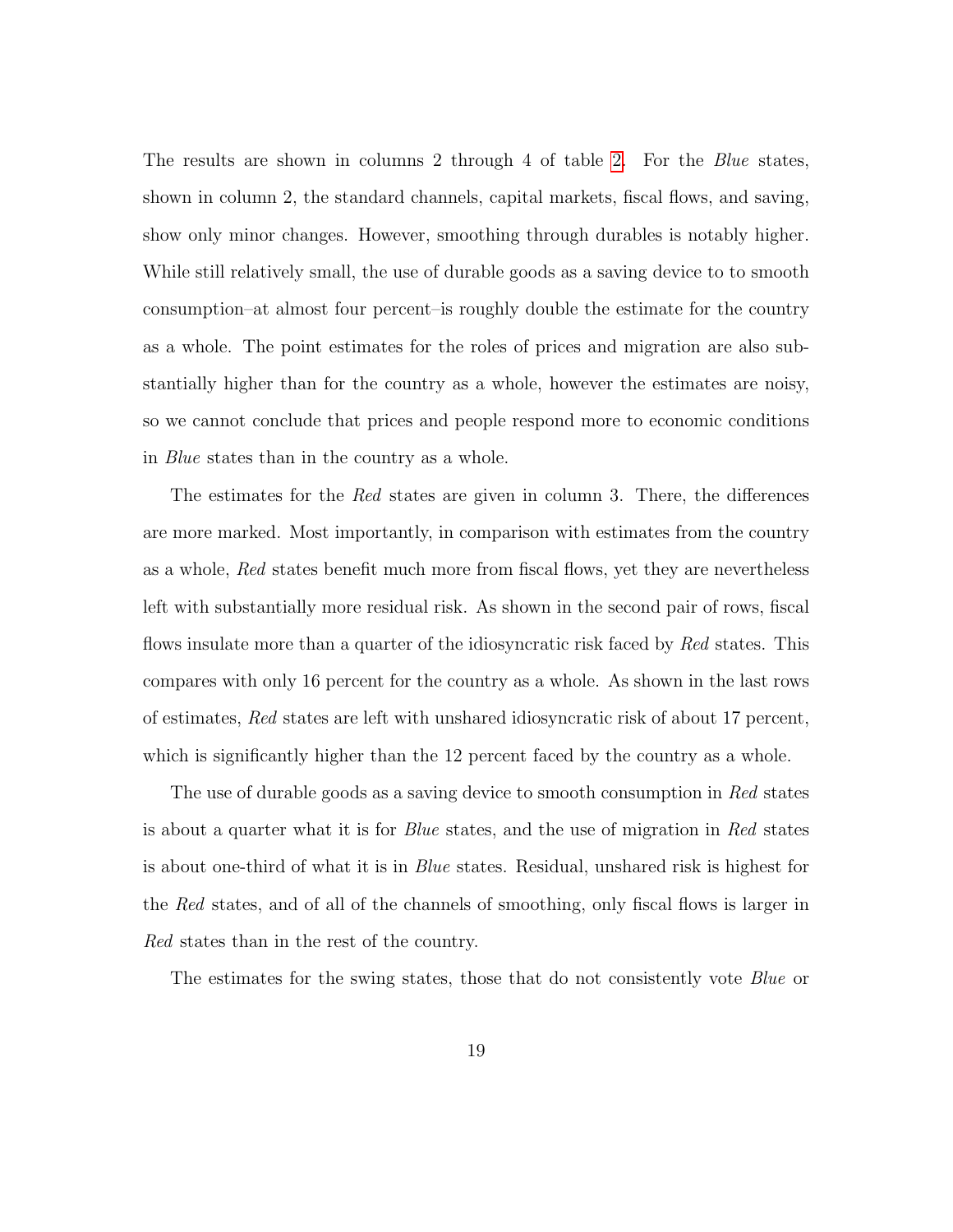Red, are given in column 4. Like the Red states, the biggest difference occurs in the fiscal flows. However, in this case the difference is in the other direction. In contrast to all the other states, swing states benefit very little, if at all, from risk sharing through fiscal flows. They accomplish a great deal of smoothing–almost 50 percent– through capital markets. And, swing states smooth much more through migration than do either Red or Blue states: their migration offsets another 15 percent of their idiosyncratic risk. They also smooth more than average by using durables to save (and possibly by saving in general, but the differences are not statistically significant).

Overall, there are significant differences across the states' color regions. In terms of fiscal smoothing, Blue states might be thought of as being in the same range as Canada, while Red states are in the higher ranges, somewhere between the United Kingdom and Germany.[18](#page-20-0) Swing states, in contrast have not systematically benefited from fiscal smoothing. While Red states benefit the most from fiscal smoothing, they are left with substantial unshared idiosyncratic risk. In contrast, Blue states smooth virtually all of their idiosyncratic consumption risk, and swing states receive almost no benefit from fiscal smoothing.

### 5 Conclusion

This paper revisits the study of the United States as a benchmark for understanding business cycle synchronicity and the scope for sharing idiosyncratic consumption risk within a currency union. At the same time, it explores whether the politically divided regions within the United States themselves share risk as if they exist within

<span id="page-20-0"></span><sup>18</sup>See the summary of international work provided by [von Hagen](#page-26-1) [\(1998\)](#page-26-1)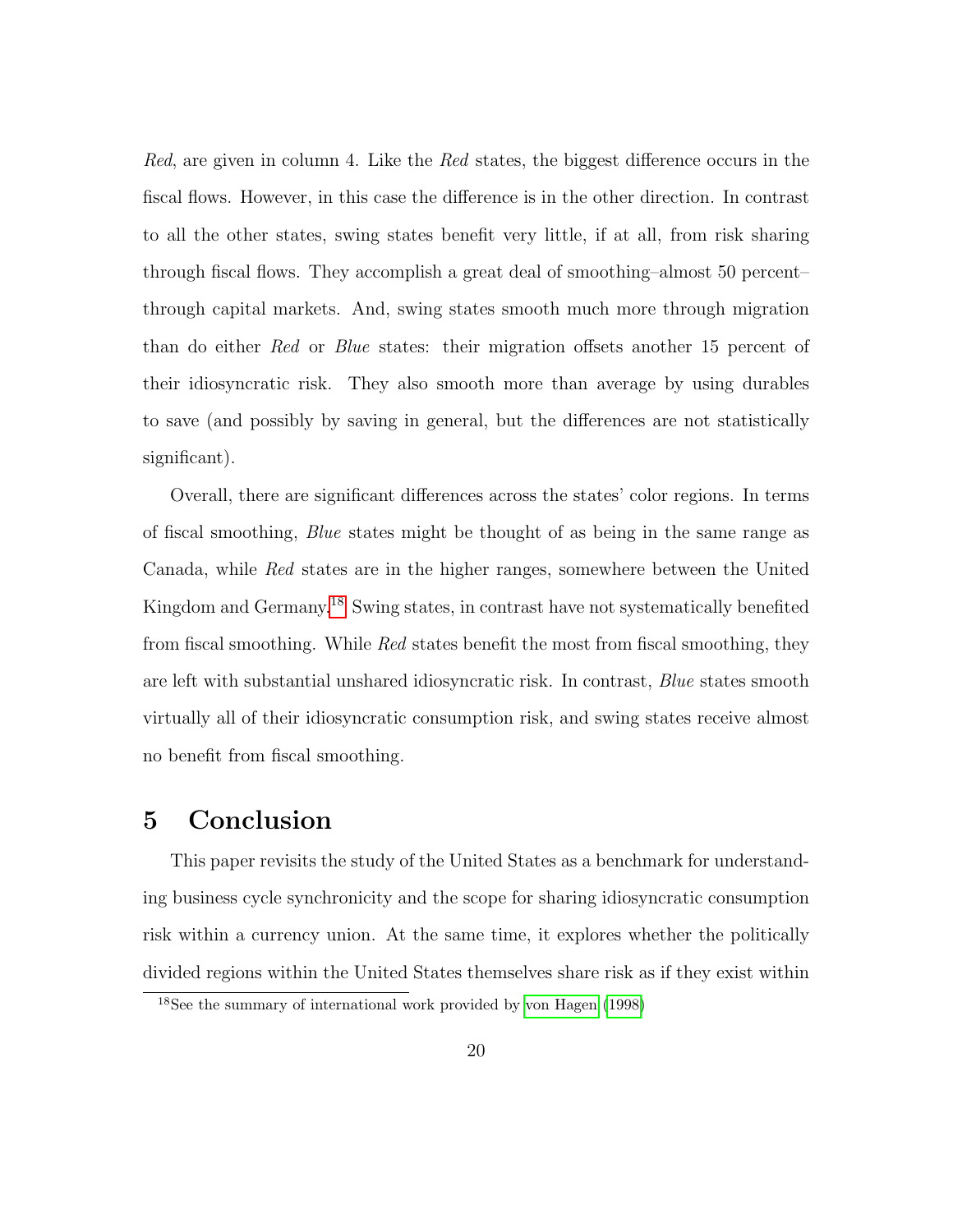a single country. We find that the economies of the politically divided regions are more asynchronous than separate countries, but they share consumption risk more than separate countries do. We also find that the channels for their risk sharing differ markedly across the regions: their reliance on fiscal smoothing and on migration differs, as does the extent of their remaining, unshared idiosyncratic risk. Notably, Red states benefit the most from fiscal smoothing, yet they also end up with the most residual risk; while swing states benefit little, if at all, from fiscal smoothing; and Blue states have the least remaining risk.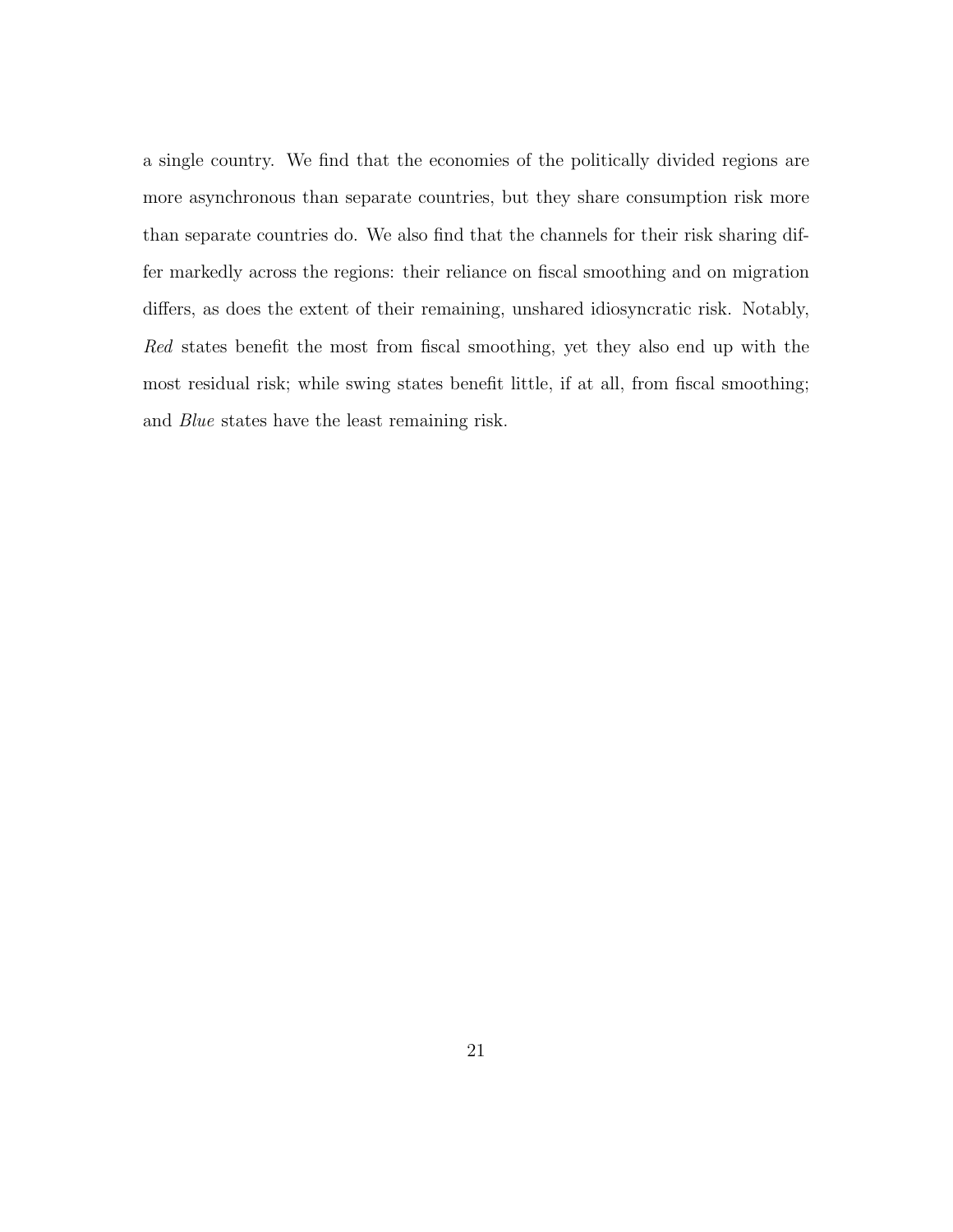### A Data Sources

Much of the data used in this study comes from the Regional Economic Accounts of the Bureau of Economic Analysis (BEA), and is available online at [https:](https://www.bea.gov/regional) [//www.bea.gov/regional](https://www.bea.gov/regional). This source provides: GSP in current dollars, real GSP in chained dollars, state personal income, state population, and, since 2008, implicit regional price deflators, by state. BEA methodologies are described at: [https:](https://www.bea.gov/regional/methods.cfm) [//www.bea.gov/regional/methods.cfm](https://www.bea.gov/regional/methods.cfm). For this study, the state level consumer price index construction is based on Bureau of Labor Statistics fixed-weight methodology and is described in [Parsley and Wei](#page-25-8) [\(2016\)](#page-25-8). As noted above, earlier studies of U.S. consumption risk sharing pre-dated the BEA's introduction of state-level personal consumption expenditures data beginning in 1997, and hence were subject to measurement error criticisms that are mitigated by the BEA's new data. An informative description of personal consumption expenditure data and methodology is provided by [Christian Awuku-Budu and Zemanek](#page-23-7) [\(2013\)](#page-23-7). For this study, we extend the BEA state-level inflation series backward (i.e., 1997-2007) using state-level consumer price indexes created using individual goods and services price data collected by the American Chamber of Commerce Researchers Association. Finally, election results were compiled from data provided by the office of the Federal Register, [https://www.](https://www.archives.gov/federal-register/electoral-college/map/historic.html) [archives.gov/federal-register/electoral-college/map/historic.html](https://www.archives.gov/federal-register/electoral-college/map/historic.html).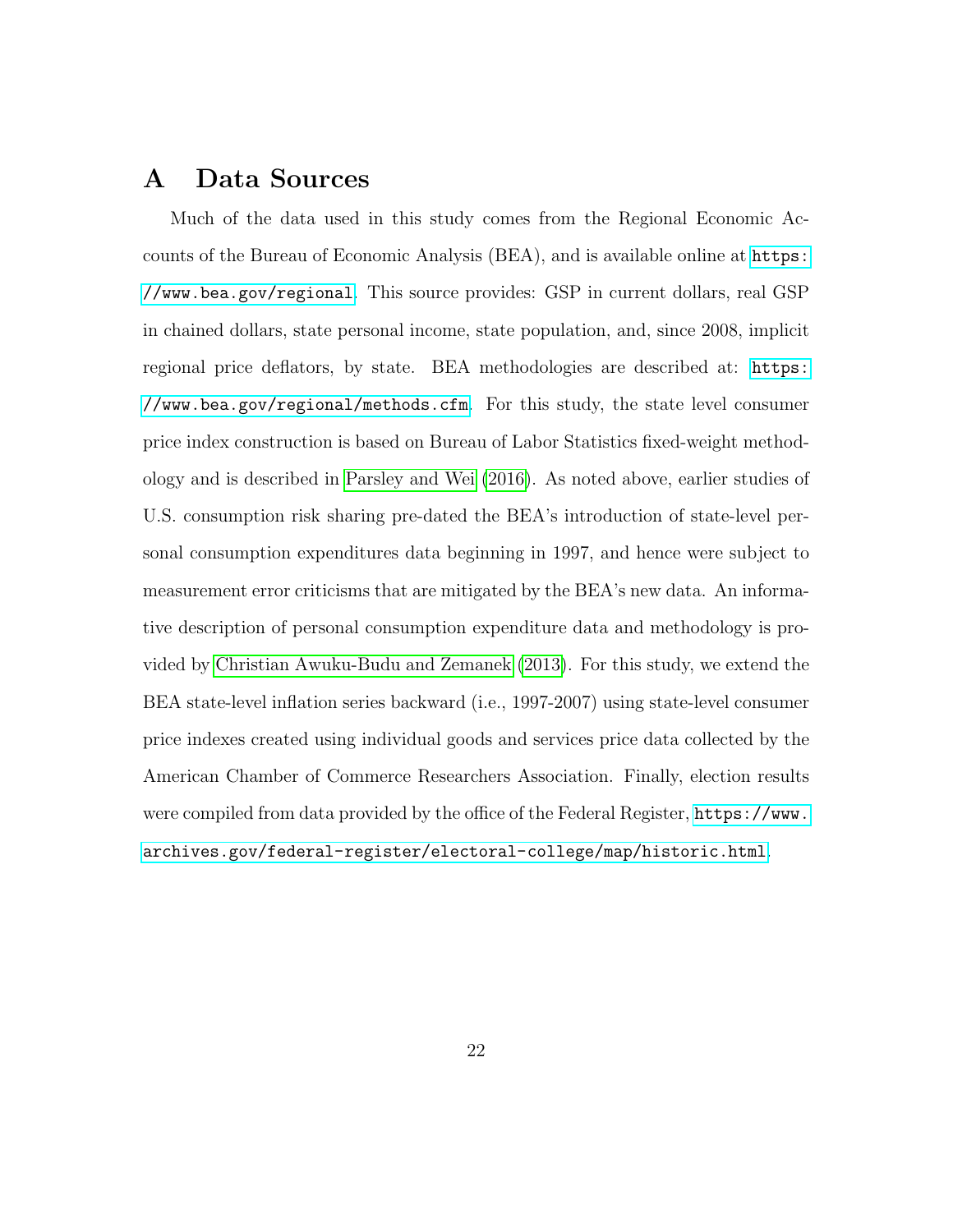## <span id="page-23-4"></span>References

- Asdrubali, P. and S. Kim (2004). Dynamic risksharing in the united states and europe. Journal of Monetary Economics 51 (4), 809–836.
- <span id="page-23-2"></span>Asdrubali, P., B. Sorensen, and O. Yosha (1996). Channels of interstate risk sharing: United states 1963?1990. The Quarterly Journal of Economics  $111(4)$ , 1081–1110.
- <span id="page-23-5"></span>Asdrubali, P., S. Tedeschi, and L. Ventura (2015, June). Household Risksharing Channels. MPRA Paper 65906, University Library of Munich, Germany.
- <span id="page-23-3"></span>Athanasoulis, S. G. and E. van Wincoop (2001, November). Risk Sharing Within The United States: What Do Financial Markets And Fiscal Federalism Accomplish? The Review of Economics and Statistics 83 (4), 688–698.
- <span id="page-23-6"></span>Buti, M. (2007). Cross-border risk sharing: has it increased in the euro area? . Quarterly Report on the Euro Area  $6(1)$ .
- <span id="page-23-1"></span>Calderón, C., A. Chong, and E. Stein  $(2007)$ . Trade intensity and business cycle synchronization: Are developing countries any different? Journal of International *Economics* 71(1),  $2 - 21$ .
- <span id="page-23-0"></span>Carbone, J. and N. Cahn (2010). Red Families v. Blue Families: Legal Polarization and the Creation of Culture. Oxford University Press.
- <span id="page-23-7"></span>Christian Awuku-Budu, Terence Fallon, S. K. and S. Zemanek (2013, November). Personal consumption expenditures by state:new statistics for 2016 and updated statistics for 2014 and 2015. Survey of Current Business, 1–11.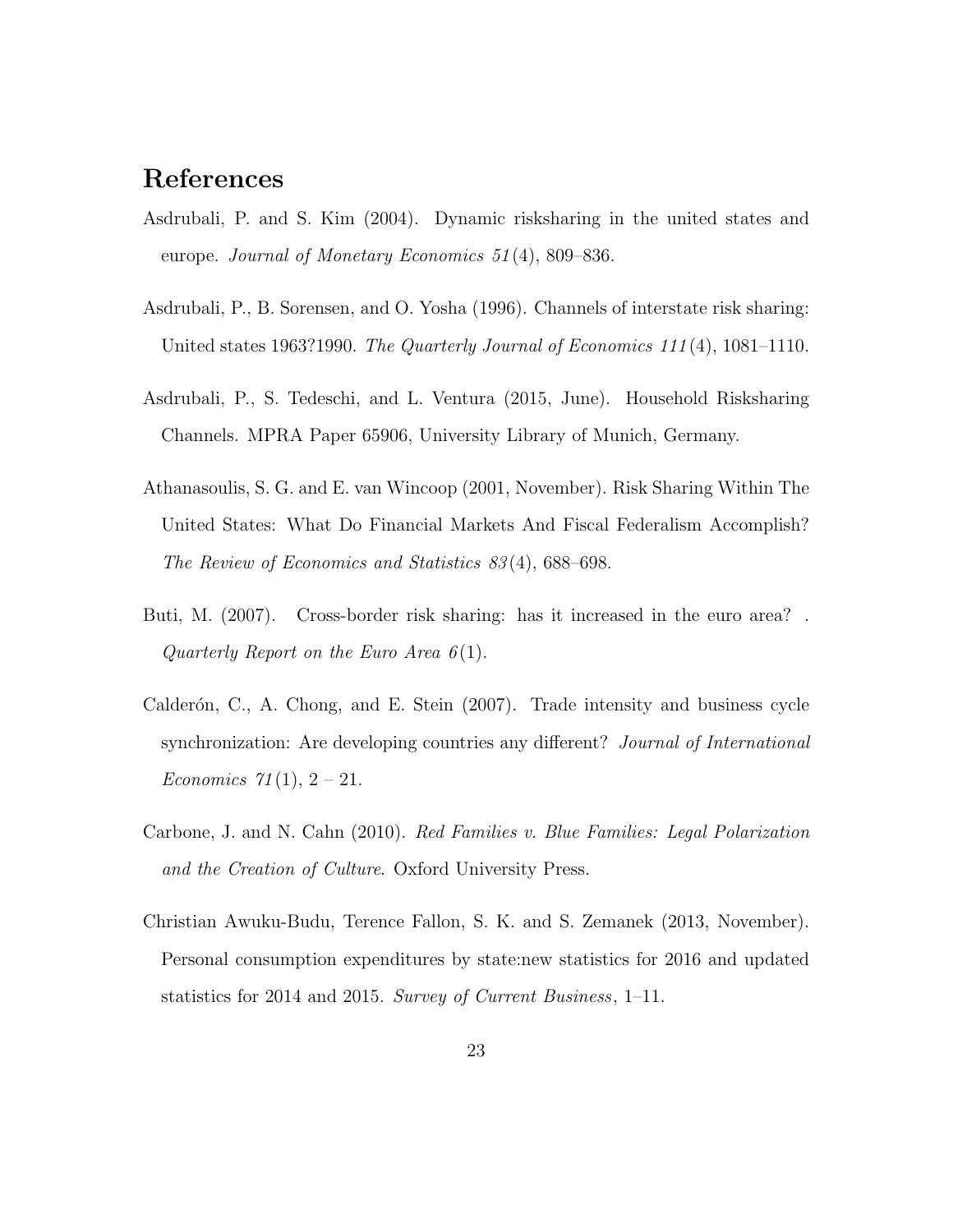- <span id="page-24-7"></span>Dao, M., D. Furceri, and P. Loungani (2017). Regional labor market adjustment in the united states: Trend and cycle. The Review of Economics and Statistics  $99(2)$ , 243–257.
- <span id="page-24-6"></span>Du, J., Q. He, and O. M. Rui (2011, December). Channels of Interprovincial Consumption Risk Sharing in the People's Republic of China. ADBI Working Papers 334, Asian Development Bank Institute.
- <span id="page-24-4"></span>Feyrer, J. and B. Sacerdote (2013, May). How Much Would US Style Fiscal Integration Buffer European Unemployment and Income Shocks? (A Comparative Empirical Analysis). American Economic Review 103 (3), 125–128.
- <span id="page-24-0"></span>Gelman, A., D. Park, B. Shor, and J. Cortina (2010). Red State, Blue State, Rich State, Poor State: Why Americans Vote the Way They Do (Expanded Edition). Princeton University Press.
- <span id="page-24-2"></span>Giannone, D., M. Lenza, and L. Reichlin (2010). Business Cycles in the Euro Area. pp. 141–167.
- <span id="page-24-3"></span>Helpman, E. and A. Razin (1978). Welfare aspects of international trade in goods and securities. The Quarterly Journal of Economics 92(3), 489–508.
- <span id="page-24-5"></span>Hepp, R. and J. von Hagen (2013). Interstate risk sharing in germany: 1970–2006. Oxford Economic Papers 65 (1), 1–24.
- <span id="page-24-1"></span>Kalemli-Ozcan, S., E. Papaioannou, and J.-L. Peydra (2013). Financial regulation, financial globalization, and the synchronization of economic activity. The Journal of Finance 68 (3), 1179–1228.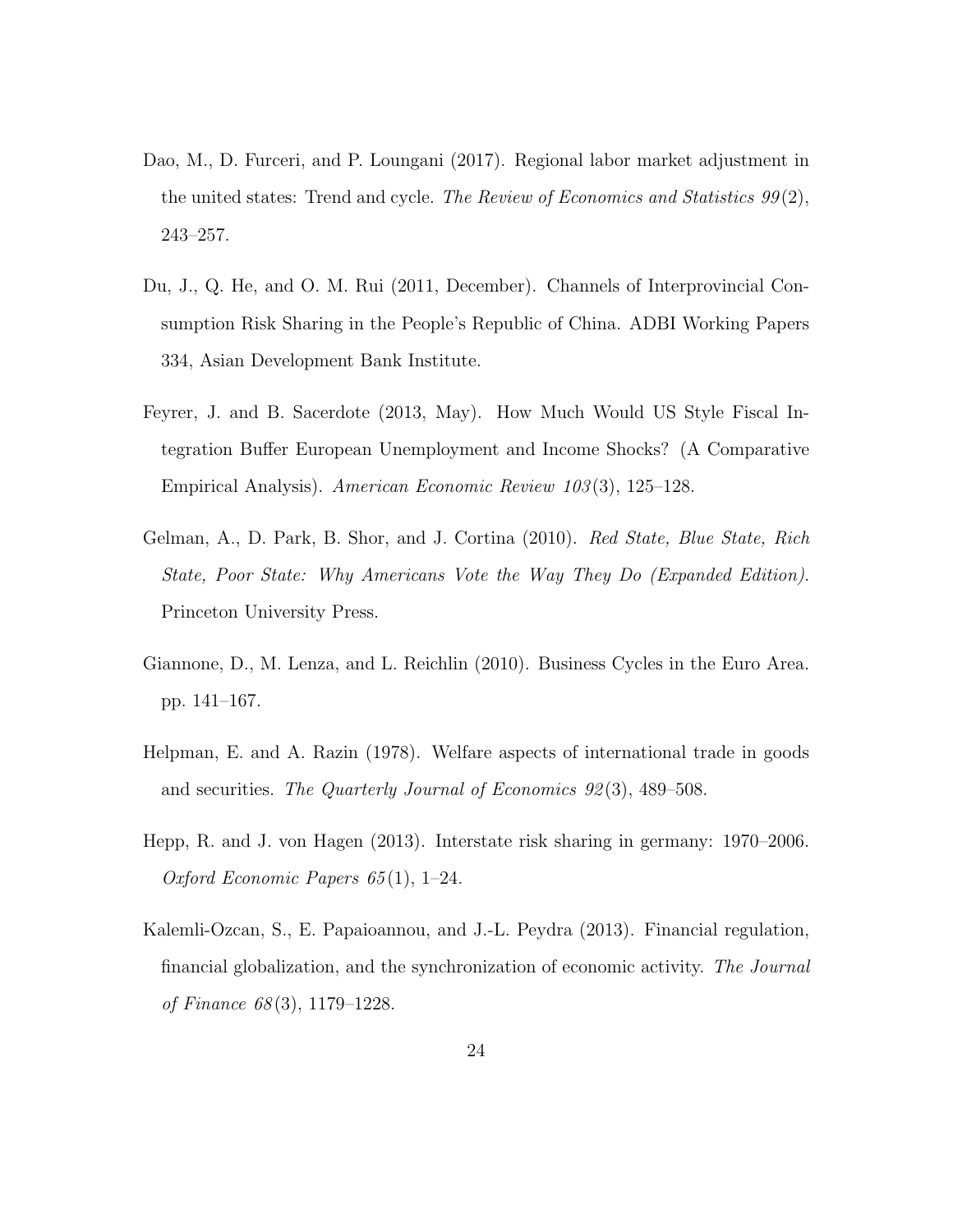- <span id="page-25-1"></span>Kalemli-Ozcan, S., B. E. Sorensen, and O. Yosha (2003, June). Risk sharing and industrial specialization: Regional and international evidence. American Economic Review  $93(3)$ , 903-918.
- <span id="page-25-2"></span>Kose, M. A., E. S. Prasad, and M. E. Terrones (2009). Does financial globalization promote risk sharing? Journal of Development Economics  $89(2)$ ,  $258 - 270$ . New Approaches to Financial Globalization.
- <span id="page-25-5"></span>Labhard, V. and M. Sawicki (2006, July). International and intranational consumption risk sharing: the evidence for the United Kingdom and OECD. Bank of England working papers 302, Bank of England.
- <span id="page-25-3"></span>Lewis, K. K. (1996). What can explain the apparent lack of international consumption risk sharing? Journal of Political Economy 104 (2), 267–297.
- <span id="page-25-7"></span>Milano, V. (2017). Risk sharing in the euro zone: the role of european institutions. Mimeo, LUISS School of European Political Economy.
- <span id="page-25-6"></span>Milano, V. and P. Reichlin (2017). Risk sharing across the us and emu: The role of public institutions. Policy brief, LUISS School of European Political Economy.
- <span id="page-25-4"></span>Obstfeld, M. (1993). Are industrial-country consumption risks globally diversified? NBER Working Papers 4308, National Bureau of Economic Research, Inc.
- <span id="page-25-0"></span>Obstfeld, M. (1994). Risk-taking, global diversification, and growth. American Economic Review 84 (5), 1310–29.
- <span id="page-25-8"></span>Parsley, D. and S. Wei (2016). Fiscal policy shocks and real exchange rates. Mimeo, Vanderbuilt University.